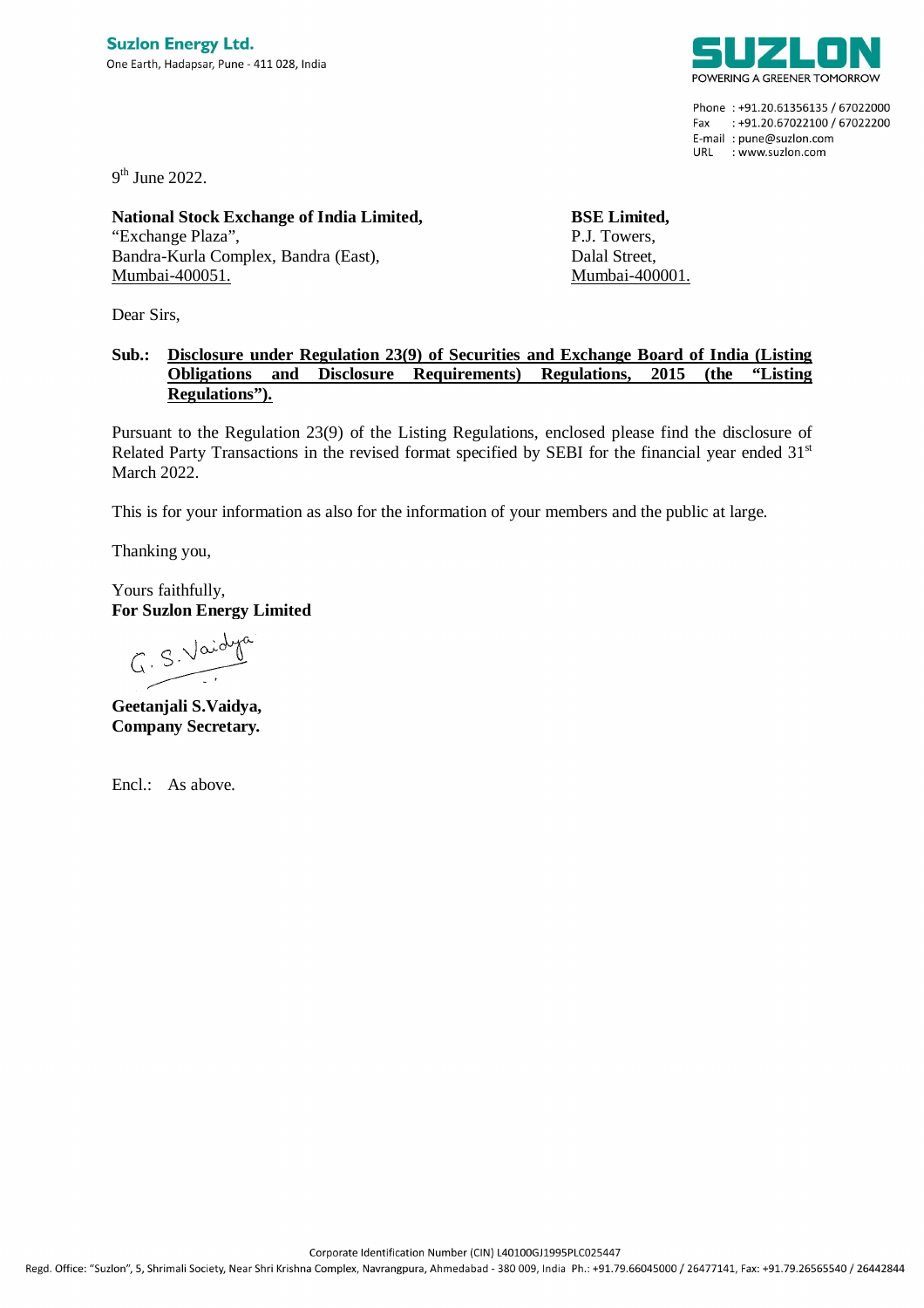**Suzlon Energy Limited**

|                | Disclosure of related party transactions                               |     |                                                                             |                                                                |                                                                                                                 |                              |                  |                     |                                                                                                |                              |      |  |                                                                                                                                                                                                                                                                                            |          |                                   |                       | (₹ in Crore)                                             |
|----------------|------------------------------------------------------------------------|-----|-----------------------------------------------------------------------------|----------------------------------------------------------------|-----------------------------------------------------------------------------------------------------------------|------------------------------|------------------|---------------------|------------------------------------------------------------------------------------------------|------------------------------|------|--|--------------------------------------------------------------------------------------------------------------------------------------------------------------------------------------------------------------------------------------------------------------------------------------------|----------|-----------------------------------|-----------------------|----------------------------------------------------------|
|                |                                                                        |     |                                                                             |                                                                |                                                                                                                 |                              |                  |                     |                                                                                                |                              |      |  | Additional disclosure of related party transactions - applicable only in case the related party transaction relates to loans, inter-corporate<br>deposits, advances or investments made or given by the listed entity/subsidiary. These details need to be disclosed only once, during the |          |                                   |                       |                                                          |
|                |                                                                        |     |                                                                             |                                                                |                                                                                                                 |                              |                  | In case monies are  | reporting period when such transaction was undertaken.<br>In case any financial indebtedness i |                              |      |  |                                                                                                                                                                                                                                                                                            |          |                                   |                       |                                                          |
|                | Details of the party (listed entity /subsidiary) entering into the     |     | Details of the counterparty                                                 |                                                                |                                                                                                                 |                              |                  | due to either party | ncurred to make or give loans, inter                                                           |                              |      |  | Details of the loans, inter-corporate deposits, advances or investment                                                                                                                                                                                                                     |          |                                   |                       |                                                          |
|                | transaction                                                            |     |                                                                             |                                                                |                                                                                                                 | Value of the                 | Value of         |                     | as a result of the                                                                             | corporate deposits, advances |      |  |                                                                                                                                                                                                                                                                                            |          |                                   |                       |                                                          |
|                |                                                                        |     |                                                                             |                                                                |                                                                                                                 | related party                | transaction      |                     | transaction                                                                                    |                              |      |  |                                                                                                                                                                                                                                                                                            |          |                                   |                       |                                                          |
| S. No          |                                                                        |     |                                                                             |                                                                | transaction a<br>Closing<br>Type of related party transaction<br>during the<br>Openin<br>balance<br>approved by |                              |                  |                     | Nature of                                                                                      |                              |      |  |                                                                                                                                                                                                                                                                                            |          |                                   | Purpose for which the |                                                          |
|                |                                                                        |     |                                                                             | Relationship of the counterparty with the listed entity        |                                                                                                                 | the audit                    | reporting        | balance             | (as on                                                                                         | indebtedness                 |      |  | Nature (Ioan/ advance/                                                                                                                                                                                                                                                                     | nteresi  |                                   | Secured/              | funds will be utilised by                                |
|                | Name                                                                   | PAN | PAN<br>Name                                                                 | or its subsidiary (Refer Note 4)                               |                                                                                                                 | committee                    | period           | (as on 1            | 31st                                                                                           | loan/issuance                | Cost |  | Tenure inter-corporate deposit/                                                                                                                                                                                                                                                            | Rate (%) | Tenure                            | unsecured             | the ultimate recipient o                                 |
|                |                                                                        |     |                                                                             |                                                                |                                                                                                                 |                              |                  | October             | March,                                                                                         | of debt/ any                 |      |  | investment                                                                                                                                                                                                                                                                                 |          |                                   |                       | funds (end-usage)                                        |
|                |                                                                        |     |                                                                             |                                                                |                                                                                                                 |                              |                  | 2021)               | 2022)                                                                                          | other etc.)                  |      |  |                                                                                                                                                                                                                                                                                            |          |                                   |                       |                                                          |
|                | 1 Suzlon Energy Limited                                                |     | SE Forge Limited                                                            | Subsidiary                                                     | Sale of property, plant and equipment                                                                           | Refer Note 1                 | 0.01             |                     |                                                                                                |                              |      |  |                                                                                                                                                                                                                                                                                            |          |                                   |                       |                                                          |
|                | 2 Suzlon Energy Limited                                                |     | Suzlon Power Infrastructure Limited                                         | Subsidiary                                                     | Loan given                                                                                                      | Refer Note 2                 | 27.99            |                     |                                                                                                |                              |      |  | nter-corporate deposit                                                                                                                                                                                                                                                                     |          | 9% Up to March 31, 2024 Unsecured |                       | Corporate requirements                                   |
|                | 3 Suzlon Energy Limited                                                |     | Suzlon Guiarat Wind Park Limited                                            | Subsidiary                                                     | Loan given                                                                                                      | Refer Note 2                 | 243.11           |                     |                                                                                                |                              |      |  | ter-corporate deposit                                                                                                                                                                                                                                                                      |          | 9% Up to March 31, 2024 Unsecured |                       | Corporate requirements                                   |
|                | 4 Suzlon Energy Limited                                                |     | Suzion Generators Limited                                                   | loint venture                                                  | Loan given                                                                                                      | Refer Note 2                 | 11.90            |                     |                                                                                                |                              |      |  | nter-corporate deposit                                                                                                                                                                                                                                                                     |          | 9% Up to March 31, 2022           | Unsecured             | Corporate requirements                                   |
| 6              | 5 Suzlon Energy Limited                                                |     | uzion Global Services Limited<br>Suzlon Power Infrastructure Limited        | Subsidiary<br>Subsidiary                                       | Loan given<br>Realisation of loan given                                                                         | Refer Note 2<br><b>NA</b>    | 132.17<br>256.36 |                     |                                                                                                |                              |      |  | ter-corporate deposit                                                                                                                                                                                                                                                                      |          |                                   |                       | 9% Up to March 31, 2023 Unsecured Corporate requirements |
| $\overline{7}$ | Suzlon Energy Limited<br>Suzlon Energy Limited                         |     | Suzlon Gujarat Wind Park Limited                                            | Subsidiarv                                                     | Realisation of loan given                                                                                       | <b>NA</b>                    | 1,012.05         |                     |                                                                                                |                              |      |  |                                                                                                                                                                                                                                                                                            |          |                                   |                       |                                                          |
| 8 <sup>1</sup> | Suzlon Energy Limited                                                  |     | Suzlon Generators Limited                                                   | loint ventur                                                   | Realisation of loan given                                                                                       | <b>NA</b>                    | 22.11            |                     |                                                                                                |                              |      |  |                                                                                                                                                                                                                                                                                            |          |                                   |                       |                                                          |
|                | 9 Suzlon Energy Limited                                                |     | Suzlon Global Services Limited                                              | Subsidiary                                                     | Realisation of loan given                                                                                       | <b>NA</b>                    | 80.78            |                     |                                                                                                |                              |      |  |                                                                                                                                                                                                                                                                                            |          |                                   |                       |                                                          |
|                | 10 Suzlon Energy Limited                                               |     | Suzlon Global Services Limited                                              | Subsidiary                                                     | Loan taken                                                                                                      | Refer Note 2                 | 778.58           |                     |                                                                                                |                              |      |  |                                                                                                                                                                                                                                                                                            |          |                                   |                       |                                                          |
|                | 11 Suzlon Energy Limited                                               |     | Suzlon Global Services Limited                                              | Subsidiarv                                                     | λepayment of loan taken                                                                                         | Refer Note 2                 | 1,134.76         |                     |                                                                                                |                              |      |  |                                                                                                                                                                                                                                                                                            |          |                                   |                       |                                                          |
|                | 12 Suzlon Energy Limited                                               |     | Suzlon Power Infrastructure Limited                                         | Subsidiary                                                     | Sale of goods and services                                                                                      | Refer Note                   | 0.40             |                     |                                                                                                |                              |      |  |                                                                                                                                                                                                                                                                                            |          |                                   |                       |                                                          |
|                | 13 Suzlon Energy Limited                                               |     | Suzlon Global Services Limited                                              | Subsidiary                                                     | Sale of goods and services                                                                                      | Refer Note 1                 | 23.41            |                     |                                                                                                |                              |      |  |                                                                                                                                                                                                                                                                                            |          |                                   |                       |                                                          |
|                | 14 Suzlon Energy Limited                                               |     | <b>Suzion Generators Limited</b>                                            | loint venture                                                  | Sale of goods and services                                                                                      | 125.00                       | 52.21            |                     |                                                                                                |                              |      |  |                                                                                                                                                                                                                                                                                            |          |                                   |                       |                                                          |
|                | 15 Suzlon Energy Limited<br>16 Suzlon Energy Limited                   |     | Suzlon Energy Australia Pty. Ltd.<br>SE Forge Limited                       | Subsidiary<br>Subsidiary                                       | Sale of goods and services<br>Sale of goods and services                                                        | Refer Note 1<br>Refer Note   | 0.15<br>0.42     |                     |                                                                                                |                              |      |  |                                                                                                                                                                                                                                                                                            |          |                                   |                       |                                                          |
|                | 17 Suzlon Energy Limited                                               |     | Suzlon Wind Energy South-Africa (PTY) Limited                               | Subsidiary                                                     | Sale of goods and services                                                                                      | 10.00                        | 0.11             |                     |                                                                                                |                              |      |  |                                                                                                                                                                                                                                                                                            |          |                                   |                       |                                                          |
|                | 18 Suzlon Energy Limited                                               |     | Suzlon Gujarat Wind Park Limited                                            | Subsidiary                                                     | Sale of goods and services                                                                                      | Refer Note 1                 | 13.01            |                     |                                                                                                |                              |      |  |                                                                                                                                                                                                                                                                                            |          |                                   |                       |                                                          |
|                | 19 Suzlon Energy Limited                                               |     | Suzlon Energy A/S                                                           | Subsidiary                                                     | Sale of goods and services                                                                                      | Refer Note 1                 | 0.05             |                     |                                                                                                |                              |      |  |                                                                                                                                                                                                                                                                                            |          |                                   |                       |                                                          |
|                | 20 Suzlon Energy Limited                                               |     | Suzlon Wind Enerji Sanayi VE Ticaret Limited Sirketi                        | Subsidiary                                                     | Sale of goods and services                                                                                      | Refer Note                   | 0.02             |                     |                                                                                                |                              |      |  |                                                                                                                                                                                                                                                                                            |          |                                   |                       |                                                          |
| 21             | <b>Suzion Energy Limited</b>                                           |     | Suzlon Gujarat Wind Park Limited                                            | Subsidiary                                                     | Purchase of goods and services                                                                                  | Refer Note 1                 | 0.18             |                     |                                                                                                |                              |      |  |                                                                                                                                                                                                                                                                                            |          |                                   |                       |                                                          |
|                | 22 Suzlon Energy Limited                                               |     | Suzlon Generators Limited                                                   | loint venture                                                  | Purchase of goods and services                                                                                  | 140.0                        | 88.24            |                     |                                                                                                |                              |      |  |                                                                                                                                                                                                                                                                                            |          |                                   |                       |                                                          |
|                | 23 Suzlon Energy Limited                                               |     | Suzlon Global Services Limited                                              | Subsidiary                                                     | Purchase of goods and services                                                                                  | Refer Note 1                 | 117.16           |                     |                                                                                                |                              |      |  |                                                                                                                                                                                                                                                                                            |          |                                   |                       |                                                          |
|                | 24 Suzlon Energy Limited                                               |     | SE Forge Limited                                                            | Subsidiary                                                     | Purchase of goods and services                                                                                  | Refer Note                   | 60.04            |                     |                                                                                                |                              |      |  |                                                                                                                                                                                                                                                                                            |          |                                   |                       |                                                          |
| 25             | <b>Suzion Energy Limited</b>                                           |     | Guzlon Wind Energy Equipment Trading Co Limited                             | Subsidiary                                                     | Purchase of goods and services                                                                                  | Refer Note<br>Refer Note     | 1.81<br>3.69     |                     |                                                                                                |                              |      |  |                                                                                                                                                                                                                                                                                            |          |                                   |                       |                                                          |
|                | 26 Suzlon Energy Limited<br>27 Suzlon Energy Limited                   |     | Suzion Energy A/s<br>Suzlon Power Infrastructure Limited                    | Subsidiary<br>Subsidiary                                       | Purchase of goods and services<br>Interest income                                                               | Refer Note 2                 | 21.32            |                     |                                                                                                |                              |      |  |                                                                                                                                                                                                                                                                                            |          |                                   |                       |                                                          |
|                | 28 Suzlon Energy Limited                                               |     | Suzlon Global Services Limited                                              | Subsidiary                                                     | Interest income                                                                                                 | Refer Note 2                 | 21.07            |                     |                                                                                                |                              |      |  |                                                                                                                                                                                                                                                                                            |          |                                   |                       |                                                          |
|                | 29 Suzlon Energy Limited                                               |     | Suzlon Gujarat Wind Park Limited                                            | Subsidiary                                                     | Interest income                                                                                                 | Refer Note 2                 | 73.03            |                     |                                                                                                |                              |      |  |                                                                                                                                                                                                                                                                                            |          |                                   |                       |                                                          |
|                | 30 Suzlon Energy Limited                                               |     | AE Rotor Holding B.V.                                                       | Subsidiary                                                     | nterest income                                                                                                  | Refer Note 2                 | 20.32            |                     |                                                                                                |                              |      |  |                                                                                                                                                                                                                                                                                            |          |                                   |                       |                                                          |
|                | 31 Suzlon Energy Limited                                               |     | Suzlon Generators Limited                                                   | loint venture                                                  | Interest income                                                                                                 | Refer Note 2                 | 0.22             |                     |                                                                                                |                              |      |  |                                                                                                                                                                                                                                                                                            |          |                                   |                       |                                                          |
|                | 32 Suzlon Energy Limited                                               |     | SE Forge Limited                                                            | Subsidiary                                                     | Interest income                                                                                                 | Refer Note 2                 | 1.16             |                     |                                                                                                |                              |      |  |                                                                                                                                                                                                                                                                                            |          |                                   |                       |                                                          |
|                | 33 Suzlon Energy Limited                                               |     | Sirocco Renewables Limited                                                  | Subsidiary                                                     | Interest income                                                                                                 | Refer Note 2                 | 0.07             |                     |                                                                                                |                              |      |  |                                                                                                                                                                                                                                                                                            |          |                                   |                       |                                                          |
|                | 34 Suzlon Energy Limited                                               |     | <del>l</del> eramba Renewables Limited                                      | Associate                                                      | nterest income                                                                                                  | Refer Note 2                 | 0.00#            |                     |                                                                                                |                              |      |  |                                                                                                                                                                                                                                                                                            |          |                                   |                       |                                                          |
|                | 35 Suzlon Energy Limited<br>36 Suzlon Energy Limited                   |     | Suzlon Global Services Limited<br>Suzlon Global Services Limited            | Subsidiary<br>Subsidiarv                                       | Interest expenses<br>Other operating income                                                                     | Refer Note 2<br>Refer Note 1 | 47.98<br>20.00   |                     |                                                                                                |                              |      |  |                                                                                                                                                                                                                                                                                            |          |                                   |                       |                                                          |
|                | 37 Suzlon Energy Limited                                               |     | SE Forge Limited                                                            | Subsidiarv                                                     | Lease rent income                                                                                               | Refer Note 1                 | 0.00#            |                     | Note: Kindly                                                                                   |                              |      |  |                                                                                                                                                                                                                                                                                            |          |                                   |                       |                                                          |
|                | 38 Suzlon Energy Limited                                               |     | Sarjan Realities Private Limited                                            | Intities where KMP have significant influence                  | Lease rent income                                                                                               | $-1.12$                      | 0.56             |                     | refer                                                                                          |                              |      |  |                                                                                                                                                                                                                                                                                            |          |                                   |                       |                                                          |
|                | 39 Suzlon Energy Limited                                               |     | Suzion Power Infrastructure Limited                                         | Subsidiary                                                     | Lease rent income                                                                                               | Refer Note 1                 | 0.26             |                     | to the                                                                                         |                              |      |  |                                                                                                                                                                                                                                                                                            |          |                                   |                       |                                                          |
|                | 40 Suzlon Energy Limited                                               |     | Suzlon Guiarat Wind Park Limited                                            | Subsidiary                                                     | Lease rent income                                                                                               | Refer Note 1                 | 0.57             |                     | annexure                                                                                       |                              |      |  |                                                                                                                                                                                                                                                                                            |          |                                   |                       |                                                          |
|                | 41 Suzlon Energy Limited                                               |     | Suzlon Generators Limited                                                   | loint venture                                                  | Lease rent income                                                                                               | 0.03                         | 0.02             |                     |                                                                                                |                              |      |  |                                                                                                                                                                                                                                                                                            |          |                                   |                       |                                                          |
|                | 42 Suzlon Energy Limited                                               |     | Suzlon Gujarat Wind Park Limited                                            | Subsidiarv                                                     | Advances given for goods & expenses                                                                             | Refer Note 1                 | 166.25           |                     |                                                                                                |                              |      |  |                                                                                                                                                                                                                                                                                            |          |                                   |                       |                                                          |
|                | 43 Suzlon Energy Limited                                               |     | Girish R. Tanti                                                             | Key Management Personnel                                       | Director sitting fees                                                                                           | <b>NA</b>                    | 0.03             |                     |                                                                                                |                              |      |  |                                                                                                                                                                                                                                                                                            |          |                                   |                       |                                                          |
|                | 44 Suzlon Energy Limited                                               |     | Marc Desaedeleer                                                            | Kev Management Personnel                                       | Director sitting fees                                                                                           | <b>NA</b><br><b>NA</b>       | 0.03<br>0.04     |                     |                                                                                                |                              |      |  |                                                                                                                                                                                                                                                                                            |          |                                   |                       |                                                          |
|                | 45 Suzlon Energy Limited                                               |     | Sameer Shah<br>seemantinee Khot                                             | Key Management Personnel<br>Key Management Personnel           | Director sitting fees<br>Director sitting fees                                                                  | I NA                         | 0.03             |                     |                                                                                                |                              |      |  |                                                                                                                                                                                                                                                                                            |          |                                   |                       |                                                          |
|                | 46 Suzion Energy Limited<br>47 Suzlon Energy Limited                   |     | Gautam Doshi                                                                | Key Management Personnel                                       | Director sitting fees                                                                                           | <b>NA</b>                    | 0.03             |                     |                                                                                                |                              |      |  |                                                                                                                                                                                                                                                                                            |          |                                   |                       |                                                          |
|                | 48 Suzlon Energy Limited                                               |     | Per Hornung Pedersen                                                        | Key Management Personnel                                       | Director sitting fees                                                                                           | <b>NA</b>                    | 0.04             |                     |                                                                                                |                              |      |  |                                                                                                                                                                                                                                                                                            |          |                                   |                       |                                                          |
|                | 49 Suzlon Energy Limited                                               |     | Hiten Timbadia                                                              | Key Management Personnel                                       | Director sitting fees                                                                                           | <b>NA</b>                    | 0.03             |                     |                                                                                                |                              |      |  |                                                                                                                                                                                                                                                                                            |          |                                   |                       |                                                          |
|                | 50 Suzlon Energy Limited                                               |     | Rakesh Sharma                                                               | Key Management Personnel                                       | Director sitting fees                                                                                           | <b>NA</b>                    | 0.03             |                     |                                                                                                |                              |      |  |                                                                                                                                                                                                                                                                                            |          |                                   |                       |                                                          |
|                | 51 Suzlon Energy Limited                                               |     | lulsi R. Tanti                                                              | Key Management Personnel                                       | Managerial remuneration                                                                                         | <b>NA</b>                    | 1.06             |                     |                                                                                                |                              |      |  |                                                                                                                                                                                                                                                                                            |          |                                   |                       |                                                          |
|                | 52 Suzlon Energy Limited                                               |     | Himanshu Mody                                                               | Key Management Personnel                                       | Managerial remuneration                                                                                         | <b>NA</b>                    | 1.50             |                     |                                                                                                |                              |      |  |                                                                                                                                                                                                                                                                                            |          |                                   |                       |                                                          |
|                | 53 Suzlon Energy Limited                                               |     | Ashwani Kumar                                                               | Key Management Personnel                                       | Managerial remuneration                                                                                         | <b>NA</b><br><b>NA</b>       | 1.12             |                     |                                                                                                |                              |      |  |                                                                                                                                                                                                                                                                                            |          |                                   |                       |                                                          |
|                | 54 Suzlon Energy Limited<br>55 Suzlon Energy Limited                   |     | Vinod R. Tanti<br>Geetanjali Vaidya                                         | Key Management Personnel<br>Key Management Personnel           | Managerial remuneration                                                                                         | <b>NA</b>                    | 1.20<br>0.18     |                     |                                                                                                |                              |      |  |                                                                                                                                                                                                                                                                                            |          |                                   |                       |                                                          |
|                | 56 Suzlon Energy Limited                                               |     | Suzlon Energy Ltd- Superannuation Fund                                      | Employee funds                                                 | Managerial remuneration<br>Contribution to various funds                                                        | <b>NA</b>                    | 0.08             |                     |                                                                                                |                              |      |  |                                                                                                                                                                                                                                                                                            |          |                                   |                       |                                                          |
|                | 57 Suzlon Energy Limited                                               |     | Suzlon Energy Ltd- Employee Group Gratuity Scheme                           | Employee funds                                                 | Contribution to various funds                                                                                   | <b>NA</b>                    | 1.36             |                     |                                                                                                |                              |      |  |                                                                                                                                                                                                                                                                                            |          |                                   |                       |                                                          |
|                | 58 Suzlon Energy Limited                                               |     | Suzlon Global Services Limited                                              | Subsidiary                                                     | Reimbursement of expenses payable                                                                               | Refer Note 1                 | 10.21            |                     |                                                                                                |                              |      |  |                                                                                                                                                                                                                                                                                            |          |                                   |                       |                                                          |
|                | 59 Suzlon Energy Limited                                               |     | Suzion Energy Australia Pty. Ltd.                                           | Subsidiary                                                     | Reimbursement of expenses payable                                                                               | Refer Note 1                 | 17.73            |                     |                                                                                                |                              |      |  |                                                                                                                                                                                                                                                                                            |          |                                   |                       |                                                          |
|                | 60 Suzlon Energy Limited                                               |     | Suzlon Gujarat Wind Park Limited                                            | Subsidiary                                                     | Reimbursement of expenses receivable                                                                            | Refer Note 1                 | 0.29             |                     |                                                                                                |                              |      |  |                                                                                                                                                                                                                                                                                            |          |                                   |                       |                                                          |
|                | 61 Suzlon Energy Limited                                               |     | Suzlon Power Infrastructure Limited                                         | Subsidiary                                                     | Reimbursement of expenses receivable                                                                            | Refer Note 1                 | 0.07             |                     |                                                                                                |                              |      |  |                                                                                                                                                                                                                                                                                            |          |                                   |                       |                                                          |
|                | 62 Suzlon Energy Limited                                               |     | Suzlon Global Services Limited                                              | Subsidiary                                                     | Reimbursement of expenses receivable                                                                            | Refer Note 1                 | 7.47             |                     |                                                                                                |                              |      |  |                                                                                                                                                                                                                                                                                            |          |                                   |                       |                                                          |
|                | 63 Suzlon Energy Limited                                               |     | SE Forge Limited                                                            | Subsidiary                                                     | Reimbursement of expenses receivable                                                                            | Refer Note 1                 | 0.18<br>0.08     |                     |                                                                                                |                              |      |  |                                                                                                                                                                                                                                                                                            |          |                                   |                       |                                                          |
|                | 64 Suzlon Energy Limited<br>65 SE Forge Limited                        |     | Suzion Generators Limited<br>SE Freight and Logistics India Private Limited | loint venture<br>Entities where KMP have significant influence | Reimbursement of expenses receivable<br>Purchase of goods and services                                          | 0.12<br>Refer Note 3         | 0.18             |                     |                                                                                                |                              |      |  |                                                                                                                                                                                                                                                                                            |          |                                   |                       |                                                          |
|                | 66 SE Forge Limited                                                    |     | AspenPark Infra Vadodara Private Limited                                    | Entities where KMP have significant influence                  | Purchase of goods and services                                                                                  | Refer Note 3                 | 4.57             |                     |                                                                                                |                              |      |  |                                                                                                                                                                                                                                                                                            |          |                                   |                       |                                                          |
|                | 67 Suzlon Wind Energy Portugal Energia Elocia Unipessoal Lda           |     | Suzlon Generators Limited                                                   | loint venture                                                  | Purchase of goods and services                                                                                  | Refer Note 3                 | 0.34             |                     |                                                                                                |                              |      |  |                                                                                                                                                                                                                                                                                            |          |                                   |                       |                                                          |
|                | 68 Suzlon Global Services Limited                                      |     | Vayudoot Solarfarms Limited                                                 | loint venture                                                  | Sale of goods and services                                                                                      | Refer Note 3                 | 0.46             |                     |                                                                                                |                              |      |  |                                                                                                                                                                                                                                                                                            |          |                                   |                       |                                                          |
|                | 69 Suzlon Global Services Limited                                      |     | SE Freight and Logistics India Private Limited                              | Entities where KMP have significant influence                  | Sale of goods and services                                                                                      | Refer Note 3                 | 2.44             |                     |                                                                                                |                              |      |  |                                                                                                                                                                                                                                                                                            |          |                                   |                       |                                                          |
|                | 70 Suzlon Global Services Limited                                      |     | Rambhaben Ukabhai                                                           | Relatives of Key Management Personnel                          | Sale of goods and services                                                                                      | Refer Note 3                 | 0.14             |                     |                                                                                                |                              |      |  |                                                                                                                                                                                                                                                                                            |          |                                   |                       |                                                          |
|                | 71 Suzlon Global Services Limited                                      |     | Girish R. Tanti                                                             | Key Management Personnel                                       | Sale of goods and services                                                                                      | Refer Note 3                 | 0.06             |                     |                                                                                                |                              |      |  |                                                                                                                                                                                                                                                                                            |          |                                   |                       |                                                          |
|                | 72 Suzlon Global Services Limited                                      |     | J.R.Tanti                                                                   | Relatives of Key Management Personnel                          | Sale of goods and services                                                                                      | Refer Note 3                 | 0.13             |                     |                                                                                                |                              |      |  |                                                                                                                                                                                                                                                                                            |          |                                   |                       |                                                          |
|                | 73 Suzlon Global Services Limited<br>74 Suzlon Global Services Limited |     | lulsi R. Tanti<br>Vinod R. Tanti                                            | Key Management Personnel<br>Key Management Personnel           | Sale of goods and services<br>Sale of goods and services                                                        | Refer Note 3<br>Refer Note 3 | 0.13<br>0.06     |                     |                                                                                                |                              |      |  |                                                                                                                                                                                                                                                                                            |          |                                   |                       |                                                          |
|                | 75 Suzlon Global Services Limited                                      |     | Samanvaya Holdings Private Limited                                          | intities where KMP have significant influence                  | Sale of goods and services                                                                                      | Refer Note 3                 | 0.38             |                     |                                                                                                |                              |      |  |                                                                                                                                                                                                                                                                                            |          |                                   |                       |                                                          |
|                | 76 Suzlon Global Services Limited                                      |     | Fanti Holdings Private Limited                                              | Intities where KMP have significant influence                  | Sale of goods and services                                                                                      | Refer Note 3                 | 0.19             |                     |                                                                                                |                              |      |  |                                                                                                                                                                                                                                                                                            |          |                                   |                       |                                                          |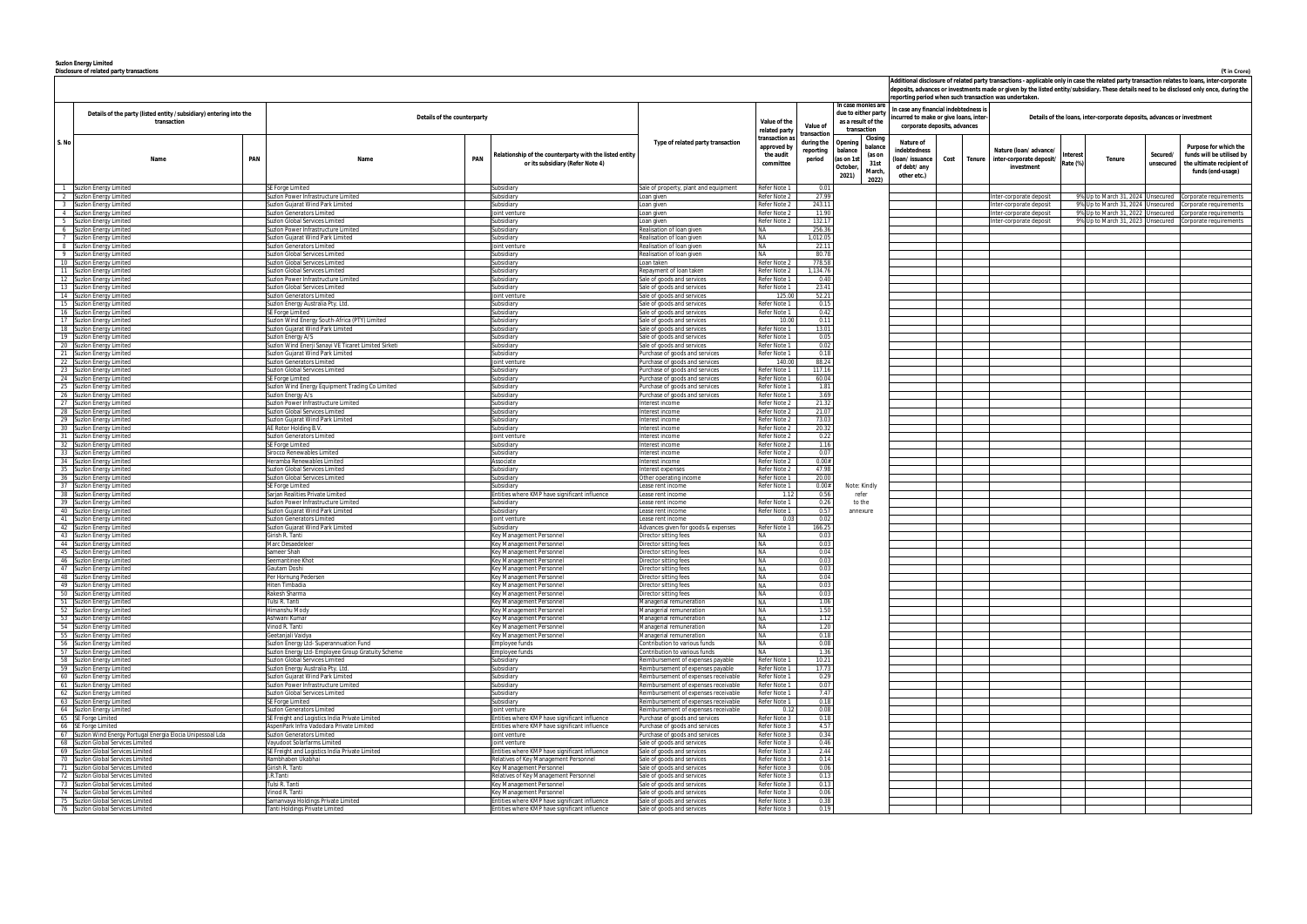| Details of the party (listed entity /subsidiary) entering into the<br>transaction |     | Details of the counterparty                                      |  |                                                                                             | Value of the<br>related party     | Value of                                                | In case monies are<br>due to either party<br>as a result of the<br>transaction |                                                                | In case any financial indebtedness is<br>incurred to make or give loans, inter-<br>corporate deposits, advances |                                                                             | Additional disclosure of related party transactions - applicable only in case the related party transaction relates to loans, inter-corporate<br>deposits, advances or investments made or given by the listed entity/subsidiary. These details need to be disclosed only once, during the<br>reporting period when such transaction was undertaken.<br>Details of the loans, inter-corporate deposits, advances or investment |                                                                                    |         |        |                       |                                                                                                      |
|-----------------------------------------------------------------------------------|-----|------------------------------------------------------------------|--|---------------------------------------------------------------------------------------------|-----------------------------------|---------------------------------------------------------|--------------------------------------------------------------------------------|----------------------------------------------------------------|-----------------------------------------------------------------------------------------------------------------|-----------------------------------------------------------------------------|--------------------------------------------------------------------------------------------------------------------------------------------------------------------------------------------------------------------------------------------------------------------------------------------------------------------------------------------------------------------------------------------------------------------------------|------------------------------------------------------------------------------------|---------|--------|-----------------------|------------------------------------------------------------------------------------------------------|
| Name                                                                              | PAN | Name                                                             |  | Relationship of the counterparty with the listed entity<br>or its subsidiary (Refer Note 4) | Type of related party transaction | transaction as<br>approved by<br>the audit<br>committee | transaction<br>reporting<br>period                                             | during the Opening<br>balance<br>(as on 1s<br>October<br>2021) | Closing<br>balance<br>(as on<br>31st<br>March<br>2022)                                                          | Nature of<br>indebtedness<br>(loan/issuance)<br>of debt/ any<br>other etc.) | Cost                                                                                                                                                                                                                                                                                                                                                                                                                           | Nature (Ioan/ advance/   Interest<br>Tenure inter-corporate deposit/<br>investment | Rate (% | Tenure | Secured/<br>unsecured | Purpose for which the<br>funds will be utilised by<br>the ultimate recipient of<br>funds (end-usage) |
| 77 Suzlon Global Services Limited                                                 |     | <b>Suzion Generators Limited</b>                                 |  | Joint venture                                                                               | Sale of goods and services        | Refer Note 3                                            | 0.36                                                                           |                                                                |                                                                                                                 |                                                                             |                                                                                                                                                                                                                                                                                                                                                                                                                                |                                                                                    |         |        |                       |                                                                                                      |
| 78 Suzlon Global Services Limited                                                 |     | <b>Suzion Generators Limited</b>                                 |  | loint venture                                                                               | Purchase of goods and services    | Refer Note 3                                            |                                                                                |                                                                |                                                                                                                 |                                                                             |                                                                                                                                                                                                                                                                                                                                                                                                                                |                                                                                    |         |        |                       |                                                                                                      |
| 79 Suzlon Global Services Limited                                                 |     | SE Freight and Logistics India Private Limited                   |  | Entities where KMP have significant influence                                               | Purchase of goods and services    | Refer Note 3                                            | 0.00#                                                                          |                                                                |                                                                                                                 |                                                                             |                                                                                                                                                                                                                                                                                                                                                                                                                                |                                                                                    |         |        |                       |                                                                                                      |
| 80 Suzlon Global Services Limited                                                 |     | Rambhaben Ukabhai                                                |  | Relatives of Key Management Personnel                                                       | Performance quarantee             | Refer Note 3                                            | 0.11                                                                           | Note: Kindly                                                   |                                                                                                                 |                                                                             |                                                                                                                                                                                                                                                                                                                                                                                                                                |                                                                                    |         |        |                       |                                                                                                      |
| 81 Suzlon Global Services Limited                                                 |     | Sarian Realities Private Limited                                 |  | Entities where KMP have significant influence                                               | Lease rent expense                | Refer Note 3                                            | 2.10                                                                           | refer                                                          |                                                                                                                 |                                                                             |                                                                                                                                                                                                                                                                                                                                                                                                                                |                                                                                    |         |        |                       |                                                                                                      |
| 82 Suzlon Global Services Limited                                                 |     | ieemantinee Khot                                                 |  | Key Management Personnel                                                                    | Director sitting fees             |                                                         | 0.00.                                                                          | to the                                                         |                                                                                                                 |                                                                             |                                                                                                                                                                                                                                                                                                                                                                                                                                |                                                                                    |         |        |                       |                                                                                                      |
| 83 Suzlon Global Services Limited                                                 |     | Per Hornung Pedersen                                             |  | Key Management Personnel                                                                    | Director sitting fees             | <b>NIA</b>                                              | 0.00#                                                                          | annexure                                                       |                                                                                                                 |                                                                             |                                                                                                                                                                                                                                                                                                                                                                                                                                |                                                                                    |         |        |                       |                                                                                                      |
| 84 Suzlon Global Services Limited                                                 |     | Suzlon Global Services Limited- Employee Group Gratuity Scheme   |  | Employee funds                                                                              | Contribution to various funds     | <b>NA</b>                                               | 0.75                                                                           |                                                                |                                                                                                                 |                                                                             |                                                                                                                                                                                                                                                                                                                                                                                                                                |                                                                                    |         |        |                       |                                                                                                      |
| 85 Suzion Power Infrastructure Limited                                            |     | Gita T. Tanti                                                    |  | Relatives of Key Management Personnel                                                       | Director sitting fees             | <b>NA</b>                                               | 0.00#                                                                          |                                                                |                                                                                                                 |                                                                             |                                                                                                                                                                                                                                                                                                                                                                                                                                |                                                                                    |         |        |                       |                                                                                                      |
| 86 Suzion Power Infrastructure Limited                                            |     | Per Hornung Pedersen                                             |  | Key Management Personnel                                                                    | Director sitting fees             |                                                         | 0.00#                                                                          |                                                                |                                                                                                                 |                                                                             |                                                                                                                                                                                                                                                                                                                                                                                                                                |                                                                                    |         |        |                       |                                                                                                      |
| 87 Suzlon Gujarat Wind Park Limited                                               |     | Suzlon Gujarat Wind Park Limited- Employee Group Gratuity Scheme |  | Employee funds                                                                              | Contribution to various funds     | NA                                                      | 0.50                                                                           |                                                                |                                                                                                                 |                                                                             |                                                                                                                                                                                                                                                                                                                                                                                                                                |                                                                                    |         |        |                       |                                                                                                      |

# Amount less than ₹ 0.01 Crore

Notes -<br>
1 Approval of Audit Committee of Suzlon Energy Limited (the "Company") is not required for transactions executed between the Company and its wholly owned subsidiaries.<br>
2 Transactions are in accordance with the li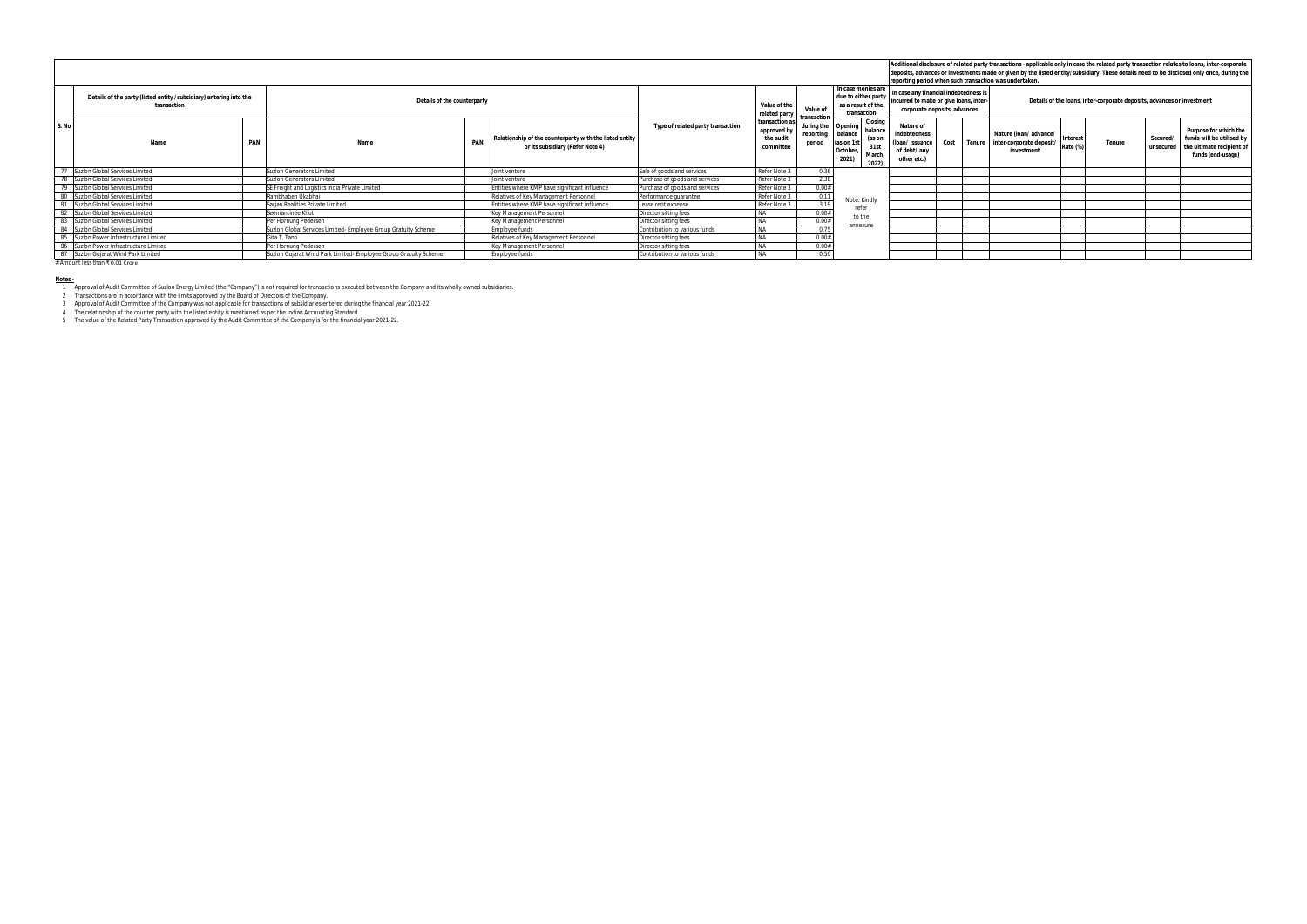|                |                                                |     | Annexure                                                                |                                                                       |                                                                              |                                                                                                               |                        |  |
|----------------|------------------------------------------------|-----|-------------------------------------------------------------------------|-----------------------------------------------------------------------|------------------------------------------------------------------------------|---------------------------------------------------------------------------------------------------------------|------------------------|--|
|                | Details of the party                           |     | Details of the counterparty                                             | In case monies are due to either party as a result of the transaction |                                                                              |                                                                                                               |                        |  |
| S. No          | Name                                           | PAN | Name                                                                    | <b>PAN</b>                                                            | Relationship of the counterparty with the listed<br>entity or its subsidiary | <b>Opening/ Closing balance</b>                                                                               | Amount<br>(₹ in Crore) |  |
|                | Suzlon Energy Limited                          |     | Suzlon Wind Energy Uruguay SA                                           |                                                                       | Subsidiary                                                                   | Contract liabilities - Closing balance                                                                        | 0.20                   |  |
| 2              | Suzlon Energy Limited                          |     | Vignaharta Renewable Energy Limited                                     |                                                                       | Subsidiary                                                                   | Contract liabilities - Closing balance                                                                        | 36.36                  |  |
| $\overline{3}$ | Suzlon Energy Limited                          |     | SWE Renewables Limited                                                  |                                                                       | Subsidiary                                                                   | Contract liabilities - Closing balance                                                                        | 23.85                  |  |
| $\overline{4}$ | Suzlon Energy Limited                          |     | SWE Wind Project Services Limited                                       |                                                                       | Subsidiary                                                                   | Contract liabilities - Closing balance                                                                        | 11.89                  |  |
| 5              | Suzion Energy Limited                          |     | Suryoday Renewables Limited                                             |                                                                       | Subsidiary                                                                   | Contract liabilities - Closing balance                                                                        | 5.99                   |  |
| 6              | Suzion Energy Limited                          |     | Suzlon Wind Energy Portugal Energia Elocia Unipessoal Lda               |                                                                       | Subsidiary<br>Subsidiary                                                     | Contract liabilities - Closing balance<br>Contract liabilities - Closing balance                              | 0.00#<br>0.03          |  |
| 8              | Suzlon Energy Limited<br>Suzion Energy Limited |     | Suzlon Energy Australia Pty. Ltd<br>Suzion Power Infrastructure Limited |                                                                       | Subsidiary                                                                   | Investments - Closing balance                                                                                 | 194.61                 |  |
| 9              | Suzion Energy Limited                          |     | Suzlon Generators Limited                                               |                                                                       | Joint venture                                                                | nvestments - Closing balance                                                                                  | 57.21                  |  |
| 10             | Suzion Energy Limited                          |     | Suzlon Global Services Limited                                          |                                                                       | Subsidiary                                                                   | nvestments - Closing balance                                                                                  | 1,381.73               |  |
| 11             | Suzlon Energy Limited                          |     | SE Forge Limited                                                        |                                                                       | Subsidiary                                                                   | Investments - Closing balance                                                                                 | 1,044.96               |  |
| 12             | Suzion Energy Limited                          |     | Sirocco Renewables Limited                                              |                                                                       | Subsidiary                                                                   | Investments - Closing balance                                                                                 | 0.00#                  |  |
|                | 13 Suzlon Energy Limited                       |     | Suzlon Energy (Tianjin) Limited                                         |                                                                       | Associate                                                                    | Investments - Closing balance                                                                                 | 58.33                  |  |
| 14             | Suzlon Energy Limited                          |     | AE Rotor Holding B.V.                                                   |                                                                       | Subsidiary                                                                   | Investments - Closing balance                                                                                 | 418.21                 |  |
| 15             | Suzlon Energy Limited                          |     | Suzlon Energy A/S                                                       |                                                                       | Subsidiary                                                                   | nvestments - Closing balance                                                                                  | 23.24                  |  |
| 16             | Suzlon Energy Limited                          |     | Suzlon Energy Limited, Mauritius                                        |                                                                       | Subsidiary                                                                   | Investments - Closing balance                                                                                 | 6,396.08               |  |
| 17             | Suzion Energy Limited                          |     | Tarilo Holding B.V                                                      |                                                                       | Subsidiary                                                                   | nvestments - Closing balance                                                                                  | 61.32                  |  |
|                | 18 Suzlon Energy Limited                       |     | Suzlon Wind Energy Equipment Trading Co Limited                         |                                                                       | Subsidiary                                                                   | Investments - Closing balance                                                                                 | 10.11                  |  |
| 19             | <b>Suzion Energy Limited</b>                   |     | Heramba Renewables Limited                                              |                                                                       | Associate                                                                    | nvestments - Closing balance                                                                                  | 9.74                   |  |
| 20             | Suzlon Energy Limited                          |     | Manas Renewables Limited                                                |                                                                       | Subsidiary                                                                   | nvestments - Closing balance                                                                                  | 0.00#                  |  |
|                | 21 Suzlon Energy Limited                       |     | Vakratunda Renewables Limited                                           |                                                                       | Subsidiary                                                                   | Investments - Closing balance                                                                                 | 0.00#                  |  |
| 22             | Suzlon Energy Limited                          |     | Varadvinayak Renewables Limited                                         |                                                                       | Subsidiary                                                                   | nvestments - Closing balance                                                                                  | 0.00#                  |  |
| 23             | Suzlon Energy Limited                          |     | Vignaharta Renewable Energy Limited                                     |                                                                       | Subsidiary                                                                   | Investments - Closing balance                                                                                 | 37.50                  |  |
| 24             | Suzion Energy Limited                          |     | Vayudoot Solarfarms Limited                                             |                                                                       | loint venture                                                                | Investments - Closing balance                                                                                 | 14.22                  |  |
| 25             | Suzion Energy Limited                          |     | Shreyas Solarfarms Limited                                              |                                                                       | Associate                                                                    | Investments - Closing balance                                                                                 | 9.74                   |  |
| 26             | <b>Suzion Energy Limited</b>                   |     | Aalok Solarfarms Limited                                                |                                                                       | Associate                                                                    | Investments - Closing balance                                                                                 | 4.87                   |  |
|                | 27 Suzlon Energy Limited                       |     | Abha Solarfarms Limited                                                 |                                                                       | Associate                                                                    | Investments - Closing balance                                                                                 | 4.87                   |  |
| 28<br>29       | Suzlon Energy Limited                          |     | SWE Renewables Limited<br>SWE Wind Project Services Limited             |                                                                       | Subsidiary                                                                   | nvestments - Closing balance                                                                                  | 25.04<br>12.54         |  |
| 30             | Suzion Energy Limited                          |     |                                                                         |                                                                       | Subsidiary<br>Subsidiarv                                                     | nvestments - Closing balance<br>nvestments - Closing balance                                                  | 6.28                   |  |
| 31             | Suzlon Energy Limited<br>Suzlon Energy Limited |     | Suryoday Renewables Limited<br>uyash Renewables Limited                 |                                                                       | Subsidiary                                                                   | nvestments - Closing balance                                                                                  | 0.00#                  |  |
| 32             | Suzlon Energy Limited                          |     | Gale Green Urja Limited                                                 |                                                                       | Subsidiary                                                                   | Investments - Closing balance                                                                                 | 0.00#                  |  |
| 33             | <b>Suzion Energy Limited</b>                   |     | AE Rotor Holding B.V.                                                   |                                                                       | Subsidiary                                                                   | Impairment allowance on investments - Closing balance                                                         | 418.21                 |  |
| 34             | Suzion Energy Limited                          |     | Suzlon Energy A/S                                                       |                                                                       | Subsidiary                                                                   | Impairment allowance on investments - Closing balance                                                         | 23.24                  |  |
| 35             | Suzlon Energy Limited                          |     | Suzlon Energy Limited, Mauritius                                        |                                                                       | Subsidiary                                                                   | Impairment allowance on investments - Closing balance                                                         | 6,396.08               |  |
| 36             | Suzion Energy Limited                          |     | Suzlon Wind Energy Equipment Trading Co Limited                         |                                                                       | Subsidiary                                                                   | Impairment allowance on investments - Closing balance                                                         | 10.11                  |  |
| 37             | Suzlon Energy Limited                          |     | Suzion Power Infrastructure Limited                                     |                                                                       | Subsidiary                                                                   | Impairment allowance on investments - Closing balance                                                         | 194.61                 |  |
| 38             | Suzion Energy Limited                          |     | Suzlon Energy (Tianjin) Limited                                         |                                                                       | Associate                                                                    | Impairment allowance on investments - Closing balance                                                         | 58.33                  |  |
| 39             | Suzlon Energy Limited                          |     | Suzlon Generators Limited                                               |                                                                       | Joint venture                                                                | Impairment allowance on investments - Closing balance                                                         | 7.21                   |  |
| 40             | Suzion Energy Limited                          |     | Tarilo Holding B.V                                                      |                                                                       | Subsidiary                                                                   | mpairment allowance on investments - Closing balance                                                          | 61.32                  |  |
|                | 41 Suzlon Energy Limited                       |     | SE Forge Limited                                                        |                                                                       | Subsidiary                                                                   | Impairment allowance on investments - Closing balance                                                         | 754.23                 |  |
| 42             | Suzion Energy Limited                          |     | SWE Renewables Limited                                                  |                                                                       | Subsidiary                                                                   | Impairment allowance on investments - Closing balance                                                         | 1.05                   |  |
| 43             | Suzion Energy Limited                          |     | SWE Wind Project Services Limited                                       |                                                                       | Subsidiary                                                                   | Impairment allowance on investments - Closing balance                                                         | 0.57                   |  |
| 44             | Suzion Energy Limited                          |     | Suryoday Renewables Limited                                             |                                                                       | Subsidiary                                                                   | Impairment allowance on investments - Closing balance                                                         | 0.25                   |  |
| 45             | Suzion Energy Limited                          |     | Aalok Solarfarms Limited                                                |                                                                       | Associate                                                                    | Impairment allowance on investments - Closing balance                                                         | 0.24                   |  |
| 47             | 46 Suzlon Energy Limited                       |     | Abha Solarfarms Limited<br>Heramba Renewables Limited                   |                                                                       | Associate<br>Associate                                                       | Impairment allowance on investments - Closing balance                                                         | 0.24<br>0.47           |  |
| 48             | Suzlon Energy Limited<br>Suzlon Energy Limited |     | Shreyas Solarfarms Limited                                              |                                                                       | Associate                                                                    | Impairment allowance on investments - Closing balance<br>mpairment allowance on investments - Closing balance | 0.47                   |  |
| 49             | Suzlon Energy Limited                          |     | iuzion Power Infrastructure Limited                                     |                                                                       | Subsidiary                                                                   | Trade receivables - Closing balance                                                                           | 0.02                   |  |
| 50             | Suzion Energy Limited                          |     | Suzlon Gujarat Wind Park Limited                                        |                                                                       | Subsidiary                                                                   | Trade receivables - Closing balance                                                                           | 0.81                   |  |
| 51             | Suzlon Energy Limited                          |     | Suzlon Generators Limited                                               |                                                                       | Joint venture                                                                | Trade receivables - Closing balance                                                                           | 3.06                   |  |
| 52             | Suzlon Energy Limited                          |     | Suzlon Global Services Limited                                          |                                                                       | Subsidiary                                                                   | Trade receivables - Closing balance                                                                           | 2.02                   |  |
| 53             | Suzlon Energy Limited                          |     | SE Forge Limited                                                        |                                                                       | Subsidiary                                                                   | Trade receivables - Closing balance                                                                           | 1.34                   |  |
| 54             | Suzion Energy Limited                          |     | Suzlon Energy B.V.                                                      |                                                                       | Subsidiary                                                                   | Trade receivables - Closing balance                                                                           | 12.41                  |  |
| 55             | Suzlon Energy Limited                          |     | Suzion Energy A/S                                                       |                                                                       | Subsidiary                                                                   | Trade receivables - Closing balance                                                                           | 10.33                  |  |
| 56             | Suzion Energy Limited                          |     | Suzlon Wind Energy Espana, S.L                                          |                                                                       | Subsidiary                                                                   | Trade receivables - Closing balance                                                                           | 3.54                   |  |
| 57             | Suzion Energy Limited                          |     | Suzlon Wind Enerji Sanayi VE Ticaret Limited Sirketi                    |                                                                       | Subsidiary                                                                   | Trade receivables - Closing balance                                                                           | 0.00#                  |  |
| 58             | Suzion Energy Limited                          |     | uzlon Wind Energy South-Africa (PTY) Limited                            |                                                                       | Subsidiary                                                                   | Trade receivables - Closing balance                                                                           | 1.89                   |  |
|                | 59 Suzlon Energy Limited                       |     | Suzlon Wind Energy Romania SRL                                          |                                                                       | Subsidiary                                                                   | Trade receivables - Closing balance                                                                           | 0.57                   |  |
|                | 60 Suzlon Energy Limited                       |     | Vayudoot Solarfarms Limited                                             |                                                                       | Joint venture                                                                | Trade receivables - Closing balance                                                                           | 3.92                   |  |
| 61             | <b>Suzion Energy Limited</b>                   |     | Sarjan Realities Private Limited                                        |                                                                       | Entities where KMP have significant influence                                | Trade receivables - Closing balance                                                                           | 0.23                   |  |
| 62             | Suzlon Energy Limited                          |     | Suzion Energy B.V.                                                      |                                                                       | Subsidiary                                                                   | Impairment allowance on trade receivable - Closing balance                                                    | 4.54                   |  |
|                | 63 Suzlon Energy Limited                       |     | Suzlon Wind Energy South-Africa (PTY) Limited                           |                                                                       | Subsidiary                                                                   | Impairment allowance on trade receivable - Closing balance                                                    | 1.89                   |  |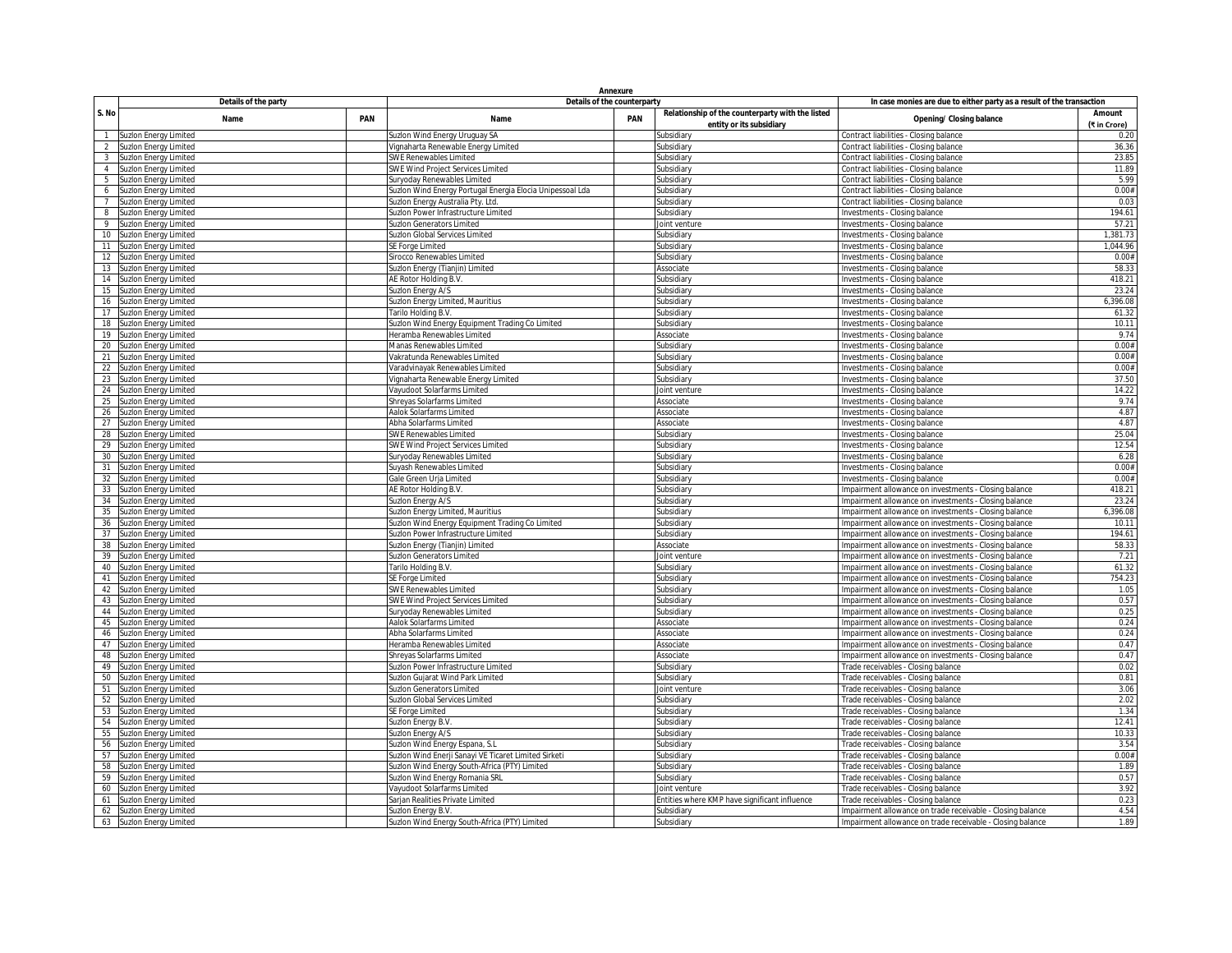|       | Details of the party               |  | Details of the counterparty                               | In case monies are due to either party as a result of the transaction |                                                  |                                                                      |              |  |
|-------|------------------------------------|--|-----------------------------------------------------------|-----------------------------------------------------------------------|--------------------------------------------------|----------------------------------------------------------------------|--------------|--|
| S. No | PAN<br>Name                        |  | Name                                                      | PAN                                                                   | Relationship of the counterparty with the listed | <b>Opening/ Closing balance</b>                                      | Amount       |  |
|       |                                    |  |                                                           |                                                                       | entity or its subsidiary                         |                                                                      | (₹ in Crore) |  |
| 64    | Suzlon Energy Limited              |  | Vayudoot Solarfarms Limited                               |                                                                       | loint venture                                    | Impairment allowance on trade receivable - Closing balance           | 3.92         |  |
| 65    | Suzion Energy Limited              |  | Sarjan Realities Private Limited                          |                                                                       | Entities where KMP have significant influence    | Security deposit taken - Closing balance                             | 0.07         |  |
| 66    | Suzlon Energy Limited              |  | SE Freight and Logistics India Private Limited            |                                                                       | Entities where KMP have significant influence    | Security deposit taken - Closing balance                             | 0.01         |  |
| 67    | Suzlon Energy Limited              |  | Suzion Power Infrastructure Limited                       |                                                                       | Subsidiary                                       | Loan given - Closing balance                                         | 210.59       |  |
| 68    | Suzion Energy Limited              |  | Suzlon Gujarat Wind Park Limited                          |                                                                       | Subsidiary                                       | Loan given - Closing balance                                         | 773.19       |  |
| 69    | Suzion Energy Limited              |  | Suzlon Global Services Limited                            |                                                                       | Subsidiary                                       | Loan given - Closing balance                                         | 51.41        |  |
| 70    | Suzion Energy Limited              |  | SE Forge Limited                                          |                                                                       | Subsidiary                                       | Loan given - Closing balance                                         | 23.02        |  |
| 71    | Suzlon Energy Limited              |  | Sirocco Renewables Limited                                |                                                                       | Subsidian                                        | Loan given - Closing balance                                         | 1.64         |  |
| 72    | Suzlon Energy Limited              |  | AE Rotor Holding B.V                                      |                                                                       | Subsidiary                                       | oan given - Closing balance                                          | 597.23       |  |
| 73    | Suzlon Energy Limited              |  | Heramba Renewables Limited                                |                                                                       | <b>Associate</b>                                 | oan given - Closing balance                                          | 0.01         |  |
| 74    | Suzion Energy Limited              |  | AE Rotor Holding B.V.                                     |                                                                       | Subsidiary                                       | Impairment allowance on loans - Closing balance                      | 597.23       |  |
| 75    | Suzion Energy Limited              |  | Suzion Power Infrastructure Limited                       |                                                                       | Subsidian                                        | Impairment allowance on loans - Closing balance                      | 181.10       |  |
| 76    | Suzlon Energy Limited              |  | Suzlon Gujarat Wind Park Limited                          |                                                                       | Subsidiary                                       | Impairment allowance on loans - Closing balance                      | 773.19       |  |
| 77    | Suzion Energy Limited              |  | Sirocco Renewables Limited                                |                                                                       | <b>ubsidiary</b>                                 | Impairment allowance on loans - Closing balance                      | 1.64         |  |
| 78    | Suzion Energy Limited              |  | SE Forge Limited                                          |                                                                       | Subsidiary                                       | Advance to supplier and other asset - Closing balance                | 55.58        |  |
| 79    | Suzion Energy Limited              |  | Suzlon Gujarat Wind Park Limited                          |                                                                       | Subsidian                                        | Advance to supplier and other asset - Closing balance                | 166.25       |  |
| 80    | Suzion Energy Limited              |  | Suzlon Energy Australia Pty. Ltd.                         |                                                                       | Subsidiary                                       | Advance to supplier and other asset - Closing balance                | 17.33        |  |
| 81    | Suzion Energy Limited              |  | AE Rotor Holding B.V                                      |                                                                       | Subsidiary                                       | Advance to supplier and other asset - Closing balance                | 4,648.85     |  |
|       | 82 Suzlon Energy Limited           |  | Suzion Energy A/S                                         |                                                                       | Subsidiary                                       | Advance to supplier and other asset - Closing balance                | 5.16         |  |
| 83    | <b>Suzion Energy Limited</b>       |  | Suzlon Wind Energy South-Africa (PTY) Limited             |                                                                       | Subsidiary                                       | Advance to supplier and other asset - Closing balance                | 6.86         |  |
| 84    | Suzlon Energy Limited              |  | AE Rotor Holding B.V                                      |                                                                       | Subsidiary                                       | Impairment allowance on other assets - Closing balance               | 4,648.85     |  |
| 85    | Suzlon Energy Limited              |  | Suzlon Wind Energy South-Africa (PTY) Limited             |                                                                       | Subsidiary                                       | Impairment allowance on other assets - Closing balance               | 1.32         |  |
| 86    | Suzlon Energy Limited              |  | Suzlon Gujarat Wind Park Limited                          |                                                                       | Subsidiary                                       | Impairment allowance on other assets - Closing balance               | 166.25       |  |
| 87    | <b>Suzlon Energy Limited</b>       |  | Suzlon Global Services Limited                            |                                                                       | Subsidiary                                       | Interest accrued but not due - Closing balance                       | 0.01         |  |
| 88    | Suzlon Energy Limited              |  | iuzion Global Services Limited                            |                                                                       | Subsidiary                                       | Payable towards debt assignment - Closing balance                    | 498.22       |  |
| 89    | uzlon Energy Limited               |  | uzlon Gujarat Wind Park Limited                           |                                                                       | <b>ubsidiary</b>                                 | Trade payables - Closing balance                                     | 0.27         |  |
| 90    | Suzion Energy Limited              |  | Suzlon Generators Limited                                 |                                                                       | loint venture                                    | Trade payables - Closing balance                                     | 0.01         |  |
| 91    | Suzion Energy Limited              |  | Suzlon Global Services Limited                            |                                                                       | Subsidiary                                       | Trade payables - Closing balance                                     | 34.12        |  |
| 92    | uzlon Energy Limited               |  | SE Forge Limited                                          |                                                                       | Subsidiary                                       | Trade payables - Closing balance                                     | 24.93        |  |
| 93    | Suzion Energy Limited              |  | Suzlon Rotor Corporation                                  |                                                                       | Subsidiary                                       | Trade payables - Closing balance                                     | 3.17         |  |
| 94    | Suzion Energy Limited              |  | Suzlon Wind Energy Portugal Energia Elocia Unipessoal Lda |                                                                       | Subsidiary                                       | Trade payables - Closing balance                                     | 0.56         |  |
| 95    | Suzlon Energy Limited              |  | Suzlon Energy Australia Pty. Ltd.                         |                                                                       | Subsidiary                                       | Trade payables - Closing balance                                     | 47.25        |  |
| 96    | Suzlon Energy Limited              |  | SE Drive Technik GmbH                                     |                                                                       | Subsidian                                        | Trade payables - Closing balance                                     | 84.65        |  |
| 97    | Suzlon Energy Limited              |  | AE Rotor Holding B.V                                      |                                                                       | Subsidiary                                       |                                                                      | 251.83       |  |
| 98    | Suzlon Energy Limited              |  | SE Blades Technology B.V.                                 |                                                                       | <b>ubsidiary</b>                                 | Trade payables - Closing balance<br>Trade payables - Closing balance | 44.58        |  |
| 99    | Suzlon Energy Limited              |  | Suzion Energy B.V                                         |                                                                       | Subsidiary                                       |                                                                      | 7.77         |  |
| 100   |                                    |  |                                                           |                                                                       |                                                  | Trade payables - Closing balance                                     | 60.59        |  |
|       | <b>Suzlon Energy Limited</b>       |  | Suzlon Energy A/S                                         |                                                                       | Subsidiary                                       | Trade payables - Closing balance                                     |              |  |
| 101   | Suzion Energy Limited              |  | Suzlon Wind Energy Espana, S.L.                           |                                                                       | Subsidiary                                       | Trade payables - Closing balance                                     | 34.61        |  |
| 102   | Suzion Energy Limited              |  | Suzlon Wind Enerji Sanayi VE Ticaret Limited Sirketi      |                                                                       | Subsidiary                                       | Trade payables - Closing balance                                     | 3.93         |  |
|       | 103 Suzlon Energy Limited          |  | Suzlon Wind Energy Nicaragua Sociedad Anonima             |                                                                       | Subsidiary                                       | Trade payables - Closing balance                                     | 0.08         |  |
|       | 104 Suzlon Energy Limited          |  | Suzlon Wind Energy Romania SRL                            |                                                                       | Subsidian                                        | Trade payables - Closing balance                                     | 1.47         |  |
| 105   | Suzlon Energy Limited              |  | Suzlon Wind Energy Equipment Trading Co Limited           |                                                                       | Subsidian                                        | Trade payables - Closing balance                                     | 12.05        |  |
| 106   | Suzion Energy Limited              |  | Suzlon Wind Energy South-Africa (PTY) Limited             |                                                                       | Subsidiary                                       | Trade payables - Closing balance                                     | 5.54         |  |
|       | 107 Suzlon Energy Limited          |  | Suzlon Wind Energy (Lanka) Pvt Limited                    |                                                                       | Subsidiary                                       | Trade payables - Closing balance                                     | 5.14         |  |
| 108   | Suzion Energy Limited              |  | SE Freight and Logistics India Private Limited            |                                                                       | Entities where KMP have significant influence    | Trade payables - Closing balance                                     | 1.54         |  |
| 109   | Suzion Energy Limited              |  | Sarjan Realities Private Limited                          |                                                                       | Entities where KMP have significant influence    | Trade payables - Closing balance                                     | 4.90         |  |
|       | 110 Suzlon Energy Limited          |  | SE Forge Limited                                          |                                                                       | Subsidiary                                       | Guarantees - Closing balance                                         | 33.40        |  |
|       | 111 Suzlon Energy Limited          |  | Marc Desaedeleer                                          |                                                                       | <b>Key Management Personnel</b>                  | Director sitting fees payable - Closing balance                      | 0.01         |  |
|       | 112 Suzlon Energy Limited          |  | Girish R. Tanti                                           |                                                                       | Key Management Personnel                         | Director sitting fees payable - Closing balance                      | 0.01         |  |
| 113   | Suzlon Energy Limited              |  | Seemantinee Khot                                          |                                                                       | Key Management Personnel                         | Director sitting fees payable - Closing balance                      | 0.01         |  |
|       | 114 Suzlon Energy Limited          |  | Gautam Doshi                                              |                                                                       | Key Management Personnel                         | Director sitting fees payable - Closing balance                      | 0.01         |  |
| 115   | Suzion Energy Limited              |  | Hiten Timbadia                                            |                                                                       | Gey Management Personnel                         | Director sitting fees payable - Closing balance                      | 0.01         |  |
|       | 116 Suzlon Energy Limited          |  | Sameer Shah                                               |                                                                       | Key Management Personnel                         | Director sitting fees payable - Closing balance                      | 0.01         |  |
| 117   | Suzion Energy Limited              |  | Rakesh Sharma                                             |                                                                       | Key Management Personnel                         | Director sitting fees payable - Closing balance                      | 0.01         |  |
| 118   | Suzlon Energy Limited              |  | Per Hornung Pedersen                                      |                                                                       | Key Management Personnel                         | Director sitting fees payable - Closing balance                      | 0.02         |  |
|       | 119 Suzlon Energy Limited          |  | Suzlon Global Services Limited                            |                                                                       | Subsidiary                                       | Other financial asset - Closing balance                              | 7.16         |  |
|       | 120 Suzlon Global Services Limited |  | Suzion Generators Limited                                 |                                                                       | Joint venture                                    | Trade receivables - Closing balance                                  | 0.25         |  |
|       | 121 Suzlon Global Services Limited |  | Vayudoot Solarfarms Limited                               |                                                                       | Joint venture                                    | Trade receivables - Closing balance                                  | 2.84         |  |
| 122   | Suzion Global Services Limited     |  | Abha Solarfarms Limited                                   |                                                                       | Associate                                        | Trade receivables - Closing balance                                  | 0.07         |  |
| 123   | Suzlon Global Services Limited     |  | Shreyas Solarfarms Limited                                |                                                                       | Associate                                        | Trade receivables - Closing balance                                  | 0.03         |  |
|       | 124 Suzlon Global Services Limited |  | Aalok Solarfarms Limited                                  |                                                                       | Associate                                        | Trade receivables - Closing balance                                  | 0.07         |  |
|       | 125 Suzlon Global Services Limited |  | Heramba Renewables Limited                                |                                                                       | Associate                                        | Trade receivables - Closing balance                                  | 0.03         |  |
|       | 126 Suzlon Global Services Limited |  | Tanti Holdings Private Limited                            |                                                                       | Entities where KMP have significant influence    | Trade receivables - Closing balance                                  | 0.38         |  |
|       | 127 Suzlon Global Services Limited |  | Rambhaben Ukabhai                                         |                                                                       | Relatives of Key Management Personnel            | Trade receivables - Closing balance                                  | 0.25         |  |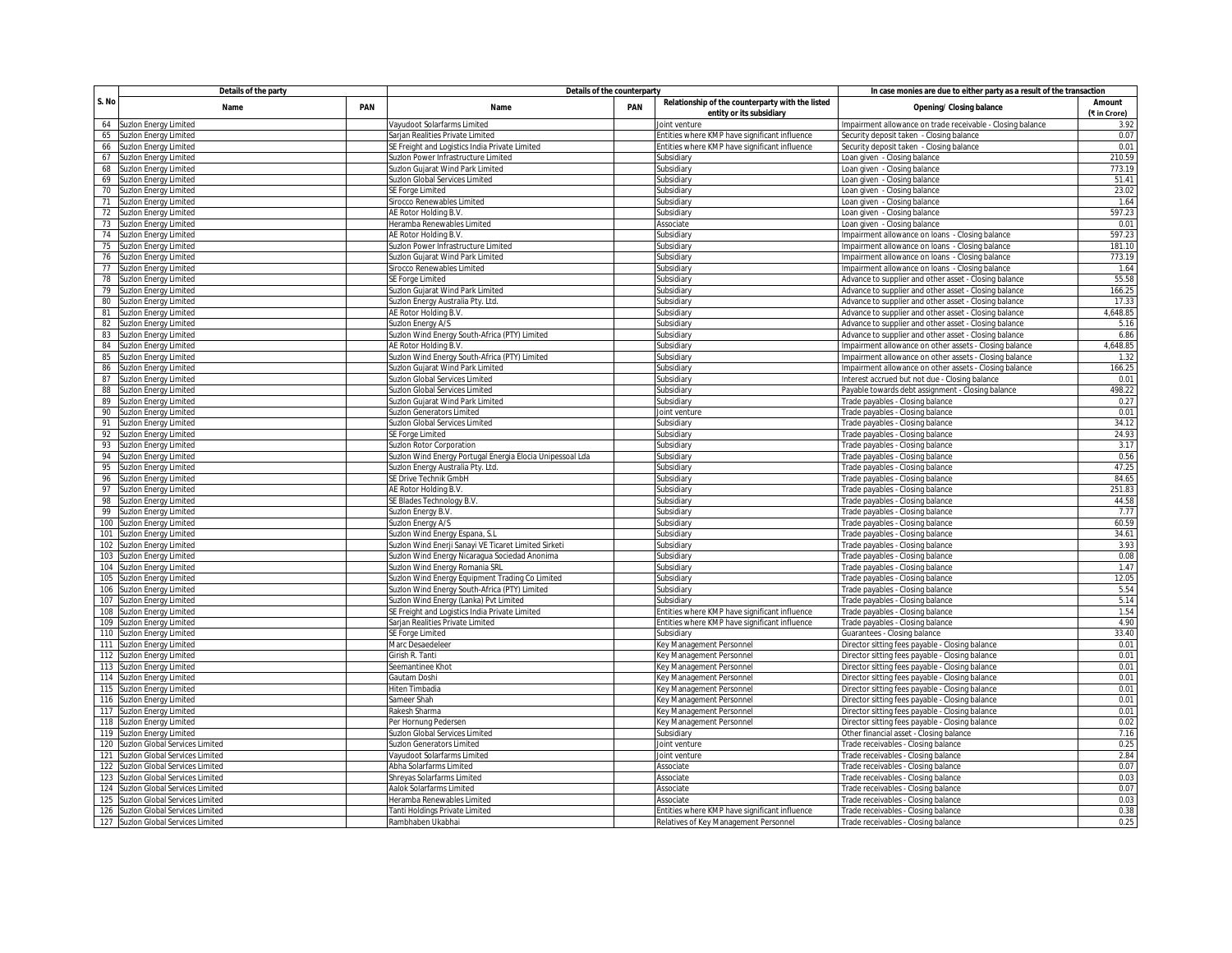|       | Details of the party                                          |     | Details of the counterparty                               | In case monies are due to either party as a result of the transaction |                                                  |                                                            |              |
|-------|---------------------------------------------------------------|-----|-----------------------------------------------------------|-----------------------------------------------------------------------|--------------------------------------------------|------------------------------------------------------------|--------------|
| S. No | Name                                                          | PAN | Name                                                      | PAN                                                                   | Relationship of the counterparty with the listed | Opening/ Closing balance                                   | Amount       |
|       |                                                               |     |                                                           |                                                                       | entity or its subsidiary                         |                                                            | (₹ in Crore) |
|       | 128 Suzlon Global Services Limited                            |     | J.R.Tanti                                                 |                                                                       | Relatives of Key Management Personnel            | Trade receivables - Closing balance                        | 0.16         |
|       | 129 Suzlon Global Services Limited                            |     | Tulsi R. Tanti                                            |                                                                       | <b>Cey Management Personnel</b>                  | Trade receivables - Closing balance                        | 0.16         |
|       | 130 Suzlon Global Services Limited                            |     | Vinod R. Tanti                                            |                                                                       | Key Management Personnel                         | Trade receivables - Closing balance                        | 0.08         |
| 131   | Suzlon Global Services Limited                                |     | SE Freight and Logistics India Private Limited            |                                                                       | Entities where KMP have significant influence    | Trade receivables - Closing balance                        | 0.44         |
|       | 132 Suzlon Global Services Limited                            |     | Samanvaya Holdings Private Limited                        |                                                                       | Entities where KMP have significant influence    | Trade receivables - Closing balance                        | 0.22         |
|       | 133 Suzlon Global Services Limited                            |     | Tanti Holdings Private Limited                            |                                                                       | Intities where KMP have significant influence    | Advance to supplier and other assets - Closing balance     | 0.01         |
|       | 134 Suzlon Global Services Limited                            |     | <b>Suzion Generators Limited</b>                          |                                                                       | Joint venture                                    | Trade payables - Closing balance                           | 0.14         |
| 135   | Suzlon Global Services Limited                                |     | SE Freight and Logistics India Private Limited            |                                                                       | Entities where KMP have significant influence    | Trade payables - Closing balance                           | 0.07         |
| 136   | Suzlon Global Services Limited                                |     | Shubh Realty (South) Private Limited                      |                                                                       | Entities where KMP have significant influence    | Trade payables - Closing balance                           | 0.00#        |
|       | 137 Suzlon Global Services Limited                            |     | Per Hornung Pedersen                                      |                                                                       | Key Management Personnel                         | Director sitting fees payable - Closing balance            | 0.01         |
|       | 138 Suzlon Gujarat Wind Park Limited                          |     | Vayudoot Solarfarms Limited                               |                                                                       | Joint venture                                    | Trade receivables - Closing balance                        | 0.55         |
|       | 139 Suzlon Gujarat Wind Park Limited                          |     | Heramba Renewables Limited                                |                                                                       | Associate                                        | Trade receivables - Closing balance                        | 0.00#        |
|       | 140 Suzlon Gujarat Wind Park Limited                          |     | Vayudoot Solarfarms Limited                               |                                                                       | Joint venture                                    | Impairment allowance on trade receivable - Closing balance | 0.55         |
|       | 141 Suzlon Gujarat Wind Park Limited                          |     | Per Hornung Pedersen                                      |                                                                       | Key Management Personnel                         | Advance to supplier and other assets - Closing balance     | 0.00#        |
|       | 142 Suzlon Gujarat Wind Park Limited                          |     | SE Freight and Logistics India Private Limited            |                                                                       | Entities where KMP have significant influence    | Trade payables - Closing balance                           | 0.09         |
|       | 143 Suzlon Gujarat Wind Park Limited                          |     | Shubh Realty (South) Private Limited                      |                                                                       | Entities where KMP have significant influence    | Trade payables - Closing balance                           | 6.24         |
|       | 144 SE Forge Limited                                          |     | AspenPark Infra Vadodara Private Limited                  |                                                                       | Entities where KMP have significant influence    | Security deposits given - Closing balance                  | 0.61         |
|       | 145 SE Forge Limited                                          |     | AspenPark Infra Vadodara Private Limited                  |                                                                       | Entities where KMP have significant influence    | Frade payables - Closing balance                           | 0.55         |
|       | 146 SE Forge Limited                                          |     | SE Freight and Logistics India Private Limited            |                                                                       | Intities where KMP have significant influence    | Trade payables - Closing balance                           | 0.26         |
|       | 147 Suzlon Rotor Corporation                                  |     | Suzlon Energy (Tianjin) Limited                           |                                                                       | Associate                                        | Trade receivables - Closing balance                        | 0.02         |
|       | 148 Suzlon Energy Australia Pty. Ltd                          |     | Suzlon Energy (Tianjin) Limited                           |                                                                       | Associate                                        | Trade receivables - Closing balance                        | 0.06         |
|       | 149 Suzlon Energy Australia Pty. Ltd                          |     | Suzlon Generators Limited                                 |                                                                       | Joint venture                                    | Advance to supplier and other assets - Closing balance     | 0.13         |
|       | 150 Suzlon Wind Energy Portugal Energia Elocia Unipessoal Lda |     | Suzlon Generators Limited                                 |                                                                       | oint venture                                     | Advance to supplier and other assets - Closing balance     | 0.02         |
|       | 151 Suzlon Wind Energy Equipment Trading Co Limited           |     | Suzlon Energy (Tianjin) Limited                           |                                                                       | Associate                                        | Trade payables - Closing balance                           | 1.38         |
|       | 152 Suzlon Energy Limited                                     |     | Suzlon Wind Energy Uruguay SA                             |                                                                       | Subsidiary                                       | Contract liabilities - Opening balance                     | 0.20         |
|       | 153 Suzlon Energy Limited                                     |     | Vignaharta Renewable Energy Limited                       |                                                                       | Subsidiary                                       | Contract liabilities - Opening balance                     | 36.36        |
|       | 154 Suzlon Energy Limited                                     |     | <b>SWE Renewables Limited</b>                             |                                                                       | Subsidiary                                       | Contract liabilities - Opening balance                     | 23.85        |
|       | 155 Suzlon Energy Limited                                     |     | SWE Wind Project Services Limited                         |                                                                       | Subsidiary                                       | Contract liabilities - Opening balance                     | 11.89        |
|       | 156 Suzlon Energy Limited                                     |     | Suryoday Renewables Limited                               |                                                                       | Subsidiary                                       | Contract liabilities - Opening balance                     | 5.99         |
| 157   | Suzion Energy Limited                                         |     | Suzlon Wind Energy Portugal Energia Elocia Unipessoal Lda |                                                                       | Subsidiary                                       | Contract liabilities - Opening balance                     | 0.00#        |
|       | 158 Suzlon Energy Limited                                     |     | Samanvaya Holdings Private Limited                        |                                                                       | Entities where KMP have significant influence    | Contract liabilities - Opening balance                     | 0.78         |
|       | 159 Suzlon Energy Limited                                     |     | Suzion Power Infrastructure Limited                       |                                                                       | Subsidiary                                       | Investments - Opening balance                              | 194.61       |
|       | 160 Suzlon Energy Limited                                     |     | <b>Suzion Generators Limited</b>                          |                                                                       | Joint venture                                    | Investments - Opening balance                              | 57.21        |
| 161   | Suzlon Energy Limited                                         |     | Suzlon Global Services Limited                            |                                                                       | Subsidiary                                       | Investments - Opening balance                              | 1,399.16     |
|       | 162 Suzlon Energy Limited                                     |     | SE Forge Limited                                          |                                                                       | Subsidiary                                       | Investments - Opening balance                              | 1,044.96     |
|       | 163 Suzlon Energy Limited                                     |     | Sirocco Renewables Limited                                |                                                                       | iubsidiary                                       | Investments - Opening balance                              | 0.00#        |
|       | 164 Suzlon Energy Limited                                     |     | Suzlon Energy (Tianjin) Limited                           |                                                                       | Associate                                        | Investments - Opening balance                              | 58.33        |
|       | 165 Suzlon Energy Limited                                     |     | AE Rotor Holding B.V.                                     |                                                                       | Subsidiary                                       | Investments - Opening balance                              | 418.21       |
|       | 166 Suzlon Energy Limited                                     |     | Suzion Energy A/S                                         |                                                                       | Subsidiary                                       | Investments - Opening balance                              | 23.24        |
|       | 167 Suzlon Energy Limited                                     |     | Suzlon Energy Limited, Mauritius                          |                                                                       | Subsidiary                                       | Investments - Opening balance                              | 6,396.08     |
|       | 168 Suzlon Energy Limited                                     |     | Tarilo Holding B.V.                                       |                                                                       | Subsidiary                                       | Investments - Opening balance                              | 61.32        |
|       | 169 Suzlon Energy Limited                                     |     | Suzlon Wind Energy Equipment Trading Co Limited           |                                                                       | Subsidian                                        | Investments - Opening balance                              | 10.11        |
|       | 170 Suzlon Energy Limited                                     |     | Heramba Renewables Limited                                |                                                                       | Associate                                        | Investments - Opening balance                              | 9.74         |
|       | 171 Suzlon Energy Limited                                     |     | Manas Renewables Limited                                  |                                                                       | Subsidiary                                       | Investments - Opening balance                              | 0.00#        |
|       | 172 Suzlon Energy Limited                                     |     | /akratunda Renewables Limited                             |                                                                       | Subsidiary                                       | Investments - Opening balance                              | 0.00#        |
|       | 173 Suzlon Energy Limited                                     |     | Varadvinayak Renewables Limited                           |                                                                       | Subsidiary                                       | Investments - Opening balance                              | 0.00#        |
|       | 174 Suzlon Energy Limited                                     |     | /ignaharta Renewable Energy Limited                       |                                                                       | Subsidiary                                       | Investments - Opening balance                              | 37.50        |
|       | 175 Suzlon Energy Limited                                     |     | Vayudoot Solarfarms Limited                               |                                                                       | Joint venture                                    | Investments - Opening balance                              | 14.22        |
|       | 176 Suzlon Energy Limited                                     |     | Shreyas Solarfarms Limited                                |                                                                       | Associate                                        | Investments - Opening balance                              | 9.74         |
|       | 177 Suzlon Energy Limited                                     |     | Aalok Solarfarms Limited                                  |                                                                       | Associate                                        | Investments - Opening balance                              | 4.87         |
| 178   | Suzlon Energy Limited                                         |     | Abha Solarfarms Limited                                   |                                                                       | Associate                                        | Investments - Opening balance                              | 4.87         |
|       | 179 Suzlon Energy Limited                                     |     | <b>SWE Renewables Limited</b>                             |                                                                       | Subsidiary                                       | Investments - Opening balance                              | 25.04        |
|       | 180 Suzlon Energy Limited                                     |     | SWE Wind Project Services Limited                         |                                                                       | Subsidiary                                       | Investments - Opening balance                              | 12.54        |
|       | 181 Suzlon Energy Limited                                     |     | Suryoday Renewables Limited                               |                                                                       | Subsidiary                                       | Investments - Opening balance                              | 6.28         |
| 182   | Suzion Energy Limited                                         |     | Suyash Renewables Limited                                 |                                                                       | <b>Subsidiary</b>                                | Investments - Opening balance                              | 0.00#        |
|       | 183 Suzlon Energy Limited                                     |     | Gale Green Urja Limited                                   |                                                                       | Subsidiary                                       | Investments - Opening balance                              | 0.00#        |
|       | 184 Suzlon Energy Limited                                     |     | AE Rotor Holding B.V.                                     |                                                                       | Subsidiary                                       | Impairment allowance on investments - Opening balance      | 418.21       |
|       | 185 Suzlon Energy Limited                                     |     | Suzion Energy A/S                                         |                                                                       | Subsidiary                                       | Impairment allowance on investments - Opening balance      | 23.24        |
|       | 186 Suzlon Energy Limited                                     |     | Suzlon Energy Limited, Mauritius                          |                                                                       | Subsidiary                                       | Impairment allowance on investments - Opening balance      | 6,396.08     |
|       | 187 Suzlon Energy Limited                                     |     | Suzlon Wind Energy Equipment Trading Co Limited           |                                                                       | Subsidiary                                       | Impairment allowance on investments - Opening balance      | 10.11        |
|       | 188 Suzlon Energy Limited                                     |     | Suzion Power Infrastructure Limited                       |                                                                       | Subsidiary                                       | Impairment allowance on investments - Opening balance      | 194.61       |
|       | 189 Suzlon Energy Limited                                     |     | Suzlon Energy (Tianjin) Limited                           |                                                                       | Associate                                        | Impairment allowance on investments - Opening balance      | 58.33        |
|       | 190 Suzlon Energy Limited                                     |     | <b>Suzion Generators Limited</b>                          |                                                                       | Joint venture                                    | Impairment allowance on investments - Opening balance      | 27.41        |
|       | 191 Suzlon Energy Limited                                     |     | Tarilo Holding B.V                                        |                                                                       | Subsidiary                                       | Impairment allowance on investments - Opening balance      | 61.32        |
|       |                                                               |     |                                                           |                                                                       |                                                  |                                                            |              |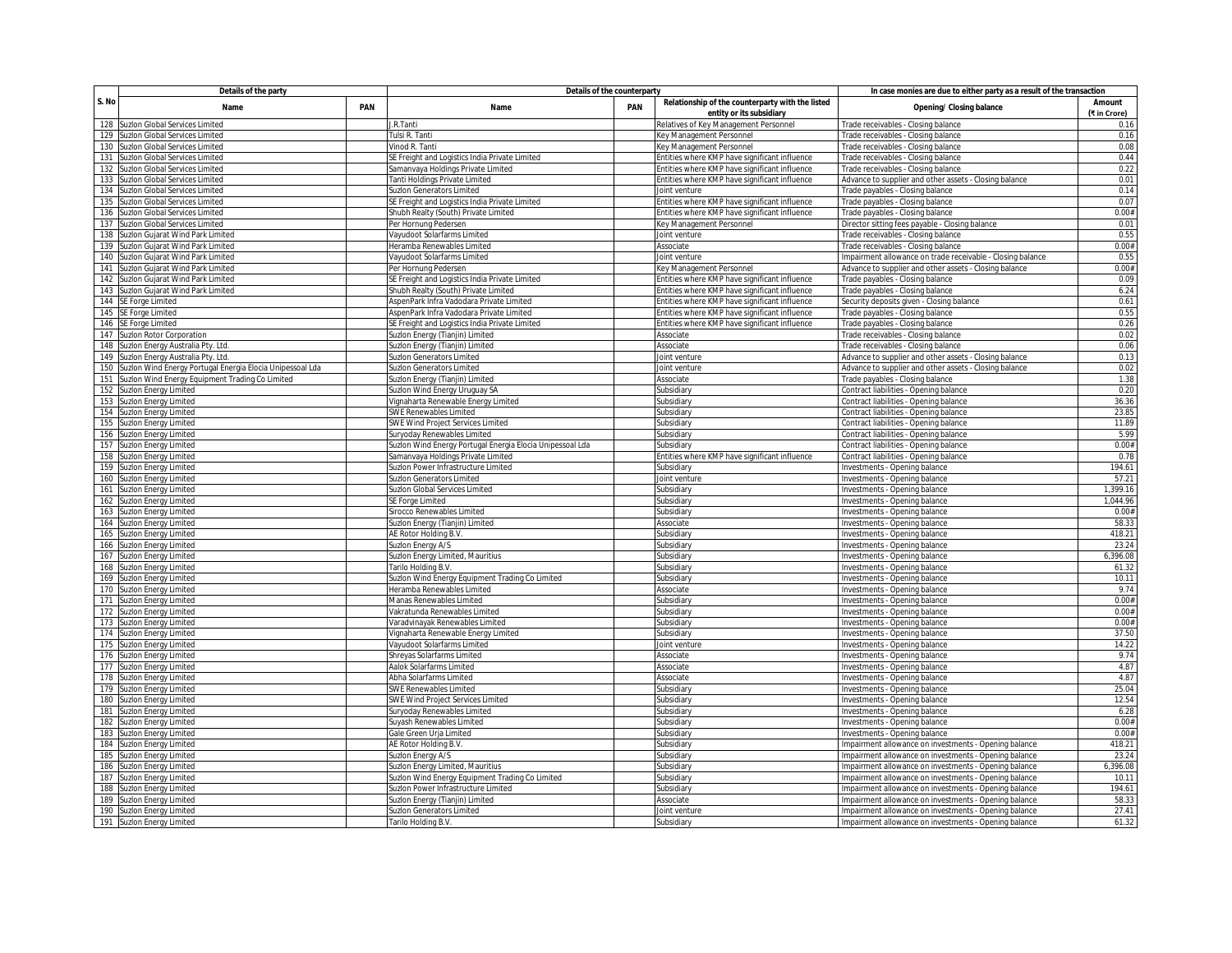|       | Details of the party                                   |     | Details of the counterparty                                             | In case monies are due to either party as a result of the transaction |                                                                              |                                                                                                   |                               |  |
|-------|--------------------------------------------------------|-----|-------------------------------------------------------------------------|-----------------------------------------------------------------------|------------------------------------------------------------------------------|---------------------------------------------------------------------------------------------------|-------------------------------|--|
| S. No | Name                                                   | PAN | Name                                                                    | <b>PAN</b>                                                            | Relationship of the counterparty with the listed<br>entity or its subsidiary | Opening/ Closing balance                                                                          | <b>Amount</b><br>(₹ in Crore) |  |
|       | 192 Suzlon Energy Limited                              |     | SE Forge Limited                                                        |                                                                       | Subsidiary                                                                   | Impairment allowance on investments - Opening balance                                             | 754.23                        |  |
| 193   | Suzlon Energy Limited                                  |     | <b>SWE Renewables Limited</b>                                           |                                                                       | Subsidiary                                                                   | mpairment allowance on investments - Opening balance                                              | 1.05                          |  |
|       | 194 Suzlon Energy Limited                              |     | SWE Wind Project Services Limited                                       |                                                                       | Subsidiary                                                                   | Impairment allowance on investments - Opening balance                                             | 0.57                          |  |
| 195   | Suzlon Energy Limited                                  |     | Suryoday Renewables Limited                                             |                                                                       | Subsidiary                                                                   | Impairment allowance on investments - Opening balance                                             | 0.24                          |  |
| 196   | Suzlon Energy Limited                                  |     | Aalok Solarfarms Limited                                                |                                                                       | Associate                                                                    | Impairment allowance on investments - Opening balance                                             | 0.24                          |  |
| 197   | Suzlon Energy Limited                                  |     | Abha Solarfarms Limited                                                 |                                                                       | Associate                                                                    | mpairment allowance on investments - Opening balance                                              | 0.24                          |  |
|       | 198 Suzlon Energy Limited                              |     | Heramba Renewables Limited                                              |                                                                       | Associate                                                                    | Impairment allowance on investments - Opening balance                                             | 0.47                          |  |
| 199   | Suzlon Energy Limited                                  |     | Shreyas Solarfarms Limited                                              |                                                                       | Associate                                                                    | Impairment allowance on investments - Opening balance                                             | 0.47                          |  |
| 200   | Suzlon Energy Limited                                  |     | Suzlon Gujarat Wind Park Limited                                        |                                                                       | Subsidiary                                                                   | Trade receivables - Opening balance                                                               | 0.36                          |  |
| 201   | Suzlon Energy Limited                                  |     | Suzlon Generators Limited                                               |                                                                       | loint venture                                                                | Trade receivables - Opening balance                                                               | 0.51                          |  |
|       | 202 Suzlon Energy Limited                              |     | Suzlon Global Services Limited                                          |                                                                       | Subsidiary                                                                   | Trade receivables - Opening balance                                                               | 11.12                         |  |
| 203   | Suzion Energy Limited                                  |     | SE Forge Limited                                                        |                                                                       | Subsidiary                                                                   | Trade receivables - Opening balance                                                               | 2.81                          |  |
| 204   | Suzion Energy Limited                                  |     | Suzlon Energy Australia Pty. Ltd                                        |                                                                       | Subsidiar                                                                    | Trade receivables - Opening balance                                                               | 0.76                          |  |
| 205   | Suzion Energy Limited                                  |     | Suzlon Energy B.V.                                                      |                                                                       | Subsidiary                                                                   | Trade receivables - Opening balance                                                               | 12.19                         |  |
| 206   | Suzion Energy Limited                                  |     | Suzlon Energy A/S                                                       |                                                                       | Subsidiary                                                                   | Trade receivables - Opening balance                                                               | 11.73                         |  |
| 207   | Suzlon Energy Limited                                  |     | Suzlon Wind Energy Espana, S.I                                          |                                                                       | Subsidiary                                                                   | Trade receivables - Opening balance                                                               | 3.47                          |  |
| 208   | Suzion Energy Limited                                  |     | Suzlon Wind Enerji Sanayi VE Ticaret Limited Sirketi                    |                                                                       | Subsidiary                                                                   | Trade receivables - Opening balance                                                               | 0.00#                         |  |
| 209   |                                                        |     |                                                                         |                                                                       |                                                                              |                                                                                                   | 1.79                          |  |
|       | Suzlon Energy Limited                                  |     | Suzlon Wind Energy South-Africa (PTY) Limited                           |                                                                       | Subsidiary<br>iubsidiary                                                     | Trade receivables - Opening balance<br>Trade receivables - Opening balance                        | 0.58                          |  |
|       | 210 Suzlon Energy Limited                              |     | Suzlon Wind Energy Romania SRL                                          |                                                                       |                                                                              |                                                                                                   | 3.92                          |  |
| 212   | 211 Suzlon Energy Limited                              |     | Vayudoot Solarfarms Limited                                             |                                                                       | Joint venture                                                                | Trade receivables - Opening balance                                                               | 0.23                          |  |
|       | <b>Suzlon Energy Limited</b>                           |     | Sarjan Realities Private Limited                                        |                                                                       | Entities where KMP have significant influence                                | Trade receivables - Opening balance                                                               |                               |  |
| 213   | Suzlon Energy Limited                                  |     | Suzlon Energy B.V                                                       |                                                                       | Subsidiary                                                                   | Impairment allowance on trade receivable - Opening balance                                        | 4.45                          |  |
|       | 214 Suzlon Energy Limited                              |     | Suzlon Wind Energy South-Africa (PTY) Limited                           |                                                                       | Subsidiary                                                                   | Impairment allowance on trade receivable - Opening balance                                        | 1.79<br>3.92                  |  |
|       | 215 Suzlon Energy Limited                              |     | Vayudoot Solarfarms Limited<br>Sarjan Realities Private Limited         |                                                                       | loint venture<br>Entities where KMP have significant influence               | Impairment allowance on trade receivable - Opening balance                                        | 0.07                          |  |
|       | 216 Suzlon Energy Limited                              |     |                                                                         |                                                                       |                                                                              | Security deposit taken - Opening balance                                                          | 0.01                          |  |
|       | 217 Suzlon Energy Limited                              |     | SE Freight and Logistics India Private Limited                          |                                                                       | Entities where KMP have significant influence                                | Security deposit taken - Opening balance                                                          | 438.96                        |  |
|       | 218 Suzlon Energy Limited<br>219 Suzlon Energy Limited |     | iuzion Power Infrastructure Limited<br>Suzlon Gujarat Wind Park Limited |                                                                       | iubsidiary<br>Subsidiary                                                     | Loan given - Opening balance<br>Loan given - Opening balance                                      | 1,542.12                      |  |
| 220   | Suzlon Energy Limited                                  |     | Suzlon Generators Limited                                               |                                                                       | Joint venture                                                                |                                                                                                   | 8.59                          |  |
| 221   | Suzlon Energy Limited                                  |     |                                                                         |                                                                       |                                                                              | Loan given - Opening balance                                                                      | 21.12                         |  |
|       | 222 Suzlon Energy Limited                              |     | SE Forge Limited<br>Sirocco Renewables Limited                          |                                                                       | Subsidiary<br>Subsidiary                                                     | Loan given - Opening balance<br>Loan given - Opening balance                                      | 1.64                          |  |
|       | 223 Suzlon Energy Limited                              |     |                                                                         |                                                                       |                                                                              |                                                                                                   | 611.39                        |  |
|       | 224 Suzlon Energy Limited                              |     | AE Rotor Holding B.V.<br>Heramba Renewables Limited                     |                                                                       | Subsidiary<br>Associate                                                      | Loan given - Opening balance<br>Loan given - Opening balance                                      | 0.01                          |  |
| 225   | Suzion Energy Limited                                  |     | AE Rotor Holding B.V.                                                   |                                                                       | Subsidiary                                                                   |                                                                                                   | 611.39                        |  |
|       | 226 Suzlon Energy Limited                              |     | Suzlon Power Infrastructure Limited                                     |                                                                       | Subsidiary                                                                   | mpairment allowance on loans - Opening balance<br>Impairment allowance on loans - Opening balance | 397.74                        |  |
|       | 227 Suzlon Energy Limited                              |     | Suzlon Gujarat Wind Park Limited                                        |                                                                       | <b>ubsidiary</b>                                                             | mpairment allowance on loans - Opening balance                                                    | 1,518.74                      |  |
| 228   | Suzlon Energy Limited                                  |     | Sirocco Renewables Limited                                              |                                                                       | Subsidiary                                                                   | Impairment allowance on loans - Opening balance                                                   | 1.64                          |  |
| 229   | Suzlon Energy Limited                                  |     | SE Forge Limited                                                        |                                                                       | Subsidiary                                                                   | Advance to supplier and other asset - Opening balance                                             | 55.58                         |  |
| 230   | Suzion Energy Limited                                  |     | Suzlon Energy Australia Pty. Ltd.                                       |                                                                       | Subsidiary                                                                   | Advance to supplier and other asset - Opening balance                                             | 16.38                         |  |
|       | 231 Suzlon Energy Limited                              |     | AE Rotor Holding B.V.                                                   |                                                                       | Subsidiary                                                                   | Advance to supplier and other asset - Opening balance                                             | 4,576.30                      |  |
|       | 232 Suzlon Energy Limited                              |     | Suzlon Energy A/S                                                       |                                                                       | Subsidiary                                                                   | Advance to supplier and other asset - Opening balance                                             | 5.21                          |  |
| 233   | Suzlon Energy Limited                                  |     | Suzlon Wind Energy South-Africa (PTY) Limited                           |                                                                       | Subsidian                                                                    | Advance to supplier and other asset - Opening balance                                             | 6.48                          |  |
| 234   | Suzlon Energy Limited                                  |     | AE Rotor Holding B.V.                                                   |                                                                       | Subsidiary                                                                   | Impairment allowance on other assets - Opening balance                                            | 4,576.30                      |  |
| 235   | Suzlon Energy Limited                                  |     | iuzlon Wind Energy South-Africa (PTY) Limited                           |                                                                       | <b>Subsidiary</b>                                                            | Impairment allowance on other assets - Opening balance                                            | 1.24                          |  |
|       | 236 Suzlon Energy Limited                              |     | Suzlon Global Services Limited                                          |                                                                       | Subsidiary                                                                   | Loan taken - Opening balance                                                                      | 332.31                        |  |
|       | 237 Suzlon Energy Limited                              |     | Suzlon Global Services Limited                                          |                                                                       | Subsidiary                                                                   | Interest accrued but not due - Opening balance                                                    | 7.03                          |  |
| 238   | Suzlon Energy Limited                                  |     | Suzlon Global Services Limited                                          |                                                                       | Subsidiary                                                                   | Payable towards debt assignment - Opening balance                                                 | 469.57                        |  |
| 239   | Suzlon Energy Limited                                  |     | Suzion Power Infrastructure Limited                                     |                                                                       | Subsidiary                                                                   | Trade payables - Opening balance                                                                  | 5.74                          |  |
|       | 240 Suzlon Energy Limited                              |     | Suzlon Gujarat Wind Park Limited                                        |                                                                       | Subsidiary                                                                   | Trade payables - Opening balance                                                                  | 0.70                          |  |
| 241   | Suzion Energy Limited                                  |     | Suzlon Generators Limited                                               |                                                                       | Joint ventur                                                                 | Trade payables - Opening balance                                                                  | 7.04                          |  |
| 242   | Suzion Energy Limited                                  |     | Suzlon Global Services Limited                                          |                                                                       | Subsidiary                                                                   | Trade payables - Opening balance                                                                  | 22.46                         |  |
| 243   | Suzlon Energy Limited                                  |     | SE Forge Limited                                                        |                                                                       | Subsidiary                                                                   | Trade payables - Opening balance                                                                  | 6.66                          |  |
| 244   | Suzlon Energy Limited                                  |     | iuzion Rotor Corporation                                                |                                                                       | iubsidiary                                                                   | Trade payables - Opening balance                                                                  | 3.11                          |  |
|       | 245 Suzlon Energy Limited                              |     | Suzlon Wind Energy Portugal Energia Elocia Unipessoal Lda               |                                                                       | Subsidiary                                                                   | Trade payables - Opening balance                                                                  | 0.58                          |  |
| 246   | Suzlon Energy Limited                                  |     | Suzlon Energy Australia Pty. Ltd.                                       |                                                                       | Subsidiary                                                                   | Trade payables - Opening balance                                                                  | 48.90                         |  |
|       | 247 Suzlon Energy Limited                              |     | SE Drive Technik GmbH                                                   |                                                                       | Subsidiary                                                                   | Trade payables - Opening balance                                                                  | 86.66                         |  |
|       | 248 Suzlon Energy Limited                              |     | AE Rotor Holding B.V.                                                   |                                                                       | Subsidiary                                                                   | Trade payables - Opening balance                                                                  | 247.71                        |  |
|       | 249 Suzlon Energy Limited                              |     | SE Blades Technology B.V                                                |                                                                       | Subsidiary                                                                   | Trade payables - Opening balance                                                                  | 45.64                         |  |
|       | 250 Suzlon Energy Limited                              |     | Suzlon Energy B.V.                                                      |                                                                       | Subsidiary                                                                   | Trade payables - Opening balance                                                                  | 7.68                          |  |
|       | 251 Suzlon Energy Limited                              |     | Suzlon Energy A/S                                                       |                                                                       | Subsidiary                                                                   | Trade payables - Opening balance                                                                  | 63.01                         |  |
|       | 252 Suzlon Energy Limited                              |     | Suzlon Wind Energy Espana, S.L                                          |                                                                       | <b>ubsidiary</b>                                                             | Trade payables - Opening balance                                                                  | 35.43                         |  |
|       | 253 Suzlon Energy Limited                              |     | Suzlon Wind Enerji Sanayi VE Ticaret Limited Sirketi                    |                                                                       | Subsidiary                                                                   | Trade payables - Opening balance                                                                  | 4.02                          |  |
|       | 254 Suzlon Energy Limited                              |     | Suzlon Wind Energy Nicaragua Sociedad Anonima                           |                                                                       | Subsidiary                                                                   | Trade payables - Opening balance                                                                  | 0.07                          |  |
|       | 255 Suzlon Energy Limited                              |     | Suzlon Wind Energy Romania SRL                                          |                                                                       | Subsidiary                                                                   | Trade payables - Opening balance                                                                  | 1.51                          |  |